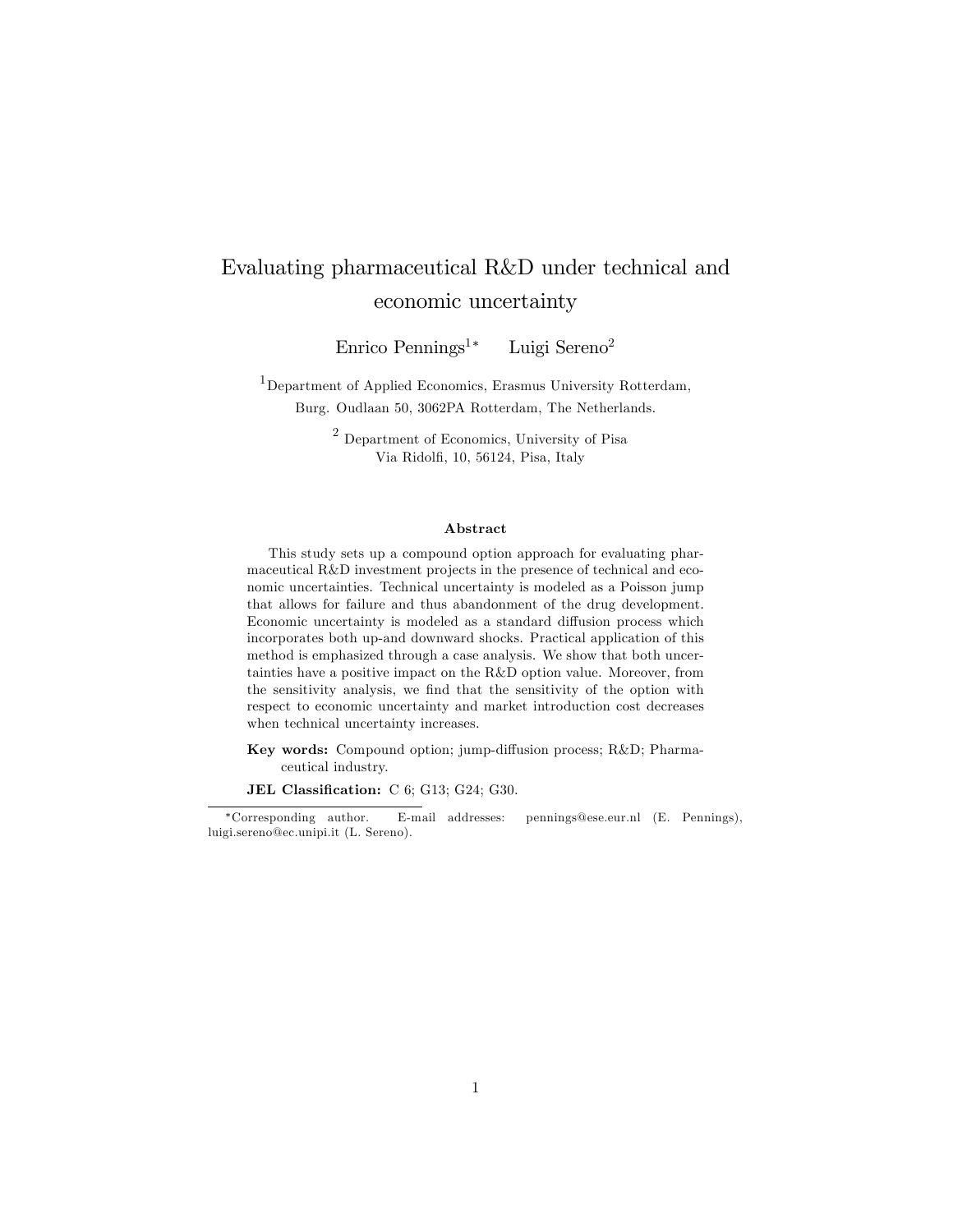## 1 Introduction

New drug development is a lengthy process, which is scrutinized at every stage of development by the United States Food and Drug Administration (FDA) in the USA and respective regulatory agencies in various countries. Not every compound that is tested in laboratory is eventually marketed. Only one of every 10,000 potential medicines investigated by Americaís research-based pharmaceutical companies makes it through the research and development pipeline and is approved for patient use by the FDA. Winning approval, on average, takes 15 years of research and development and costs over \$800 Million dollars<sup>1</sup>.

Potential new medicines pass through several crucial stages on their way from research laboratories to the pharmacy shelf. The starting point is an extensive discovery phase devoted to performing directed and highly focused research to identify and validate a therapeutic target. The development phase is focused on identifying a compound that selectively modulates the function of the target that was identified in the discovery phase. Pre-clinical studies involve tests on mammals (animal-model) and human cells. The main goals of pre-clinical studies are to understand adverse effects of the drug during clinical trials. If these tests are successful, a pharmaceutical firm applies at the public health agency (FDA or EMEA-European Medicines Agency) for the approval to starting testing in humans. The clinical testing process is known as Investigation New Drug (IND) application and includes three different phases: (a) Phase 1, (b) Phase 2, (c) Phase 3. Phase 1 involves tests on 20-100 healthy volunteers to determine safety and dosage. Phase  $2$  involves tests on  $100-300$  patient volunteers to establish the effectiveness of the drug and look for side effects. Phase 3 involves tests on 1000–5000 patient volunteers to verify effectiveness of the drug and monitor adverse reactions from long-term use. Once all three phases of the clinical trials are complete, a company analyzes all of the data. If the findings demonstrate that the potential medicine is both safe and effective, the company files a New Drug Application (NDA) with the agency for marketing approval. If the medicine is approved, or "cleared for marketing," it becomes available for patients.

The drug development process is risky in that most compounds that undergo clinical trials are abandoned without obtaining marketing approval. Reasons for research abandonment are generally grouped into 3 major categories<sup>2</sup>: safety, e.g. human toxicity or animal toxicity; efficacy, e.g. activity too weak or lack of efficacy; economics, e.g. commercial market too limited or insufficient return on investment. The success rate at which compounds move from phase to phase of drug development is also sometimes called attrition rate. Team of chemists, in general, sends an average of 10,000 new chemical entities to the pre-clinical development unit for testing. Only 250 of these will pass the criteria of activity and lack of toxic side effects which are set by the study team. Of the 250 for which IND applications are submitted to FDA, about 30 will successfully

<sup>1</sup> Source: Pharmaceutical Research and Manufacturers of America (PhRMA): http://www.phrma.org/innovation/.

 $2$ See DiMasi (2001) for further details.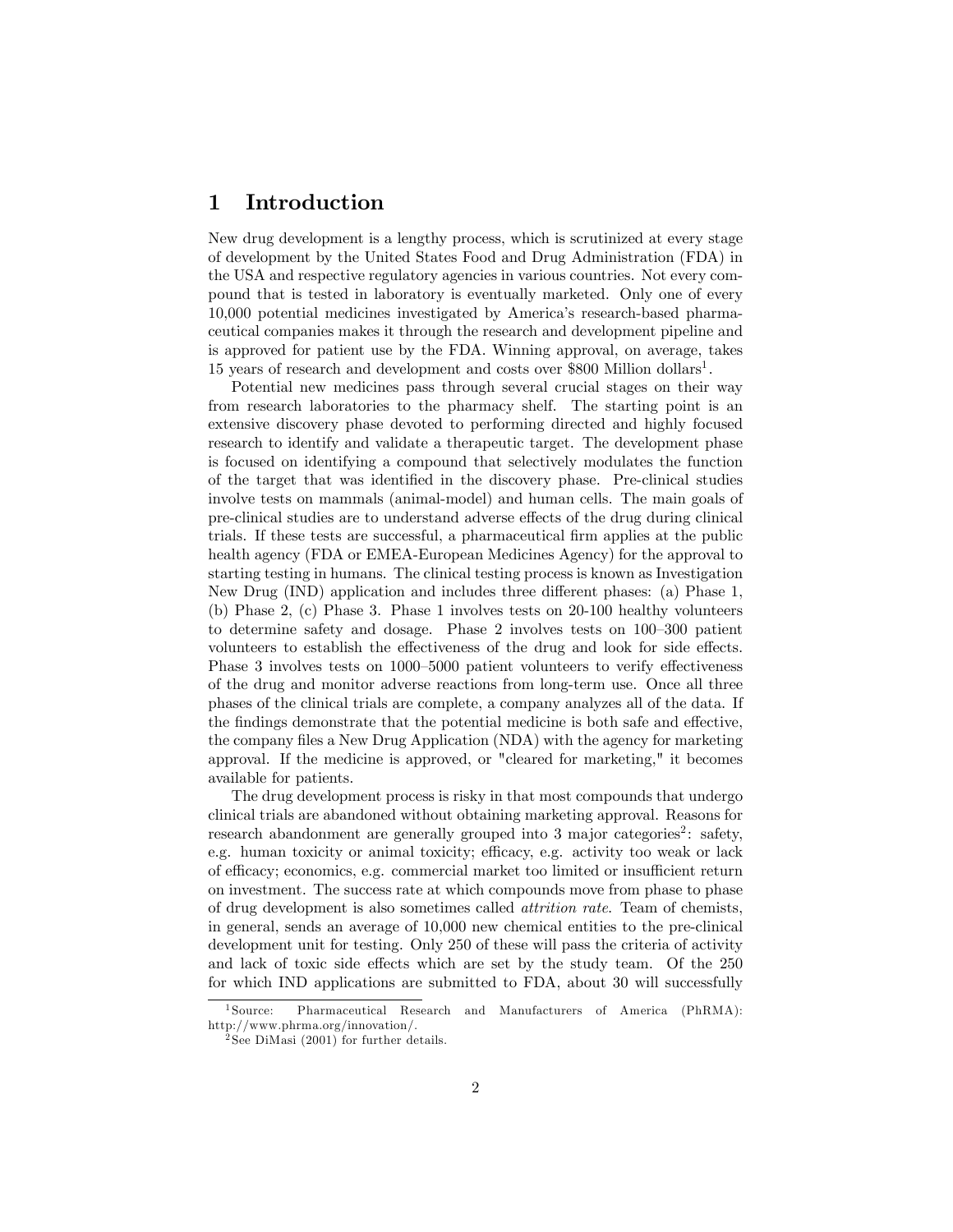complete Phase 1 trials and go on to Phase 2; about 5 of the original 250 will complete Phase 2 and go to Phase 3; and 3 to 30 of the original 250 will succeed after Phase 3. Sometimes compounds are to be dropped off during regulatory approval process<sup>3</sup>. A feature that is fairly unique to the pharmaceutical firm's investment project is the fact that, in general, the complete value of a project is lost upon the failure of a laboratory test. Accordingly, the failure of one of the stages results in overall project termination. Figure 1 shows a typical development path of a new medicine.



FIGURE 1: typical development path of a new medicine

In this paper, we tackle the problem of valuing pharmaceutical firm's R&D investment projects that are subject to technological uncertainty, i.e. in which the drug development activities carry a risk of failure, and where an activityís failure results in the project's overall failure. The main goal is to model the technical risk of failure as a Poisson-type jump process, in which if a drug candidate fails (e.g. is revealed not to have the desired properties or because of harmful side effects), during the drug development process, the project is abandoned, as its value falls to zero. On the other hand, if the drug candidate successfully passes laboratory and clinical tests, the company can proceed with market launch. Uncertainty related to the success/failure of R&D activities is the major concern for R&D managers in the pharmaceutical industry. If the R&D activity is unsuccessful, indeed, there is no product to commercialize. In addition to technical risks, the potential drug candidates are also exposed to a significant

<sup>3</sup> Source: http://www.innovation.org/index.cfm/nonav/Inside\_R\_&\_D#link8.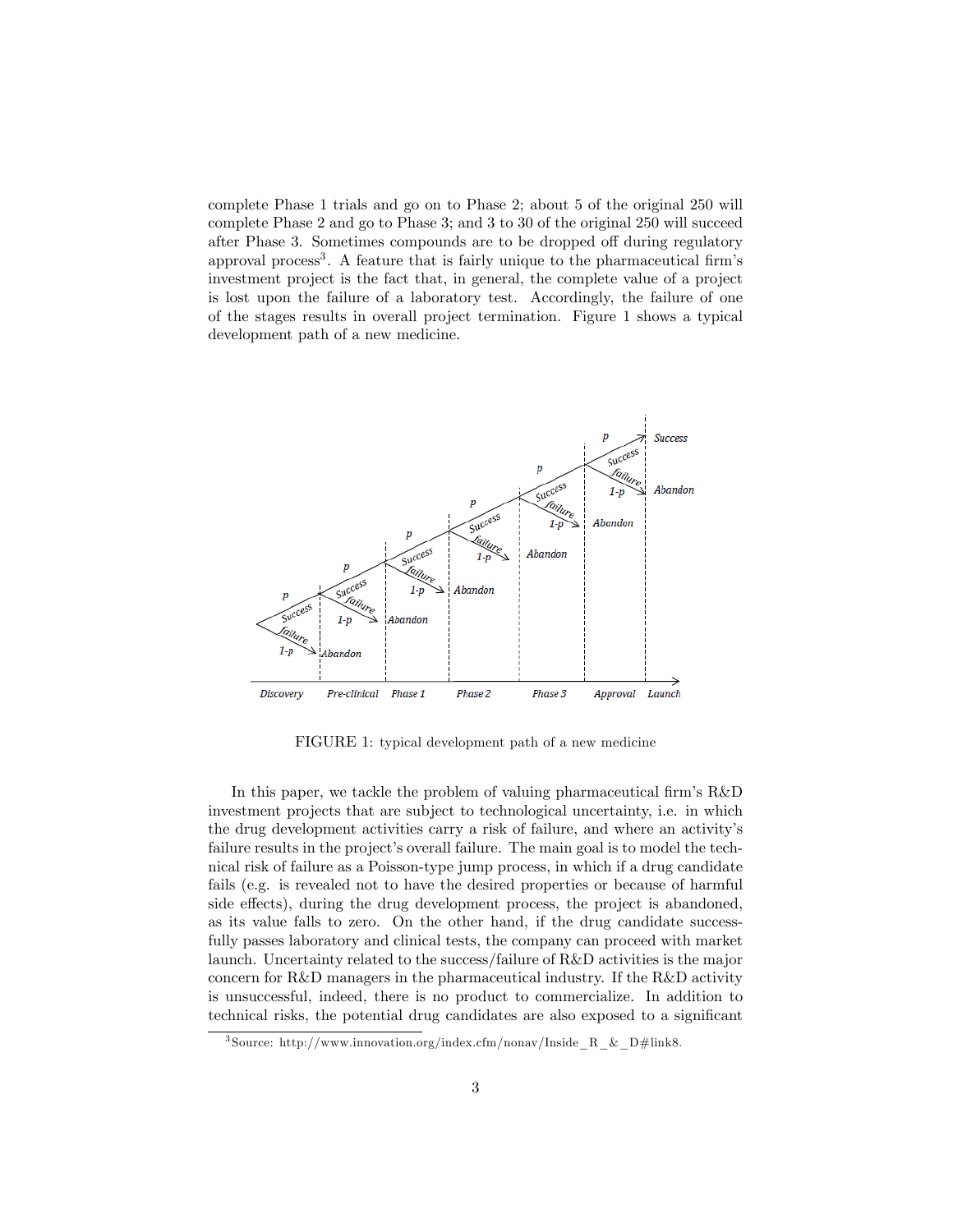amount of economic uncertainty, which is a function of factors exogenous to the project, such as general market conditions. This source of uncertainty is modeled as a standard diffusion process which incorporates both up-and downward shocks. It often appears difficult in valuing investment projects to estimate economic uncertainty of the project value, while technical risk seems easier to estimate. Furthermore, data for market introduction costs are usually not readily available. We show that, in the presence of technical risk, both parameters in our model have a lower impact on the value of the investment project as compared to the model that does not account for technical risk.

The paper is structured as follows. Section 2 provides an overview of the related economic literature. Section 3 describes the setup of the model and derives a closed-form expression for valuing compound R&D options when the underlying process follows a Poisson jump-diffusion, with the risk of complete project failure. Section 4 provides an application of this model through a case analysis. In the simulations, we analyze a pharmaceutical R&D project with the risk of failure in all R&D stages and the same absent the risk of failure to determine the value of a compound R&D option. Detailed sensitivity analyses are shown as to deepen our understanding of the determinants of the compound R&D option value. Finally, section 5 concludes the paper.

## 2 Literature review

Risk and flexibility involved in research and development activities make valuation of pharmaceutical Örmís investment projects a non-trivial task. Traditional valuation techniques such as those using a standard discounted cash flows  $(DCF)$ analysis are of limited value in this context. Because of a high level of uncertainty, the real options valuation (ROV) is a significant alternative for valuing pharmaceutical R&D investments, but additional elements are required for a reasonable value to be obtained. In fact, the pharmaceutical firm's investment project may be interpreted as an option to expand to other (follow-on) projects. In particular, provided that the immediate "investment project" (i.e. drug discovery) succeeds, it may be opportune to start a second "project" (pre-clinical testing). Similarly, if this second "project" is successful, it may be convenient to enter a third "project" (Phase 1 clinical trials). Moreover, if this "project" is started, it may be opportune to enter a fourth "project" (Phase  $2$ ) and so on until the ultimate "project" (market launch). From a corporate finance standpoint, this is an obvious flexibility. Since management has the right to run the project actively, this áexibility has value. From a ROV standpoint, this áexibility has a form of a compound call option. Essentially, compound options are combinations of options, where an exercise of an option opens up another option. Compound options have been extensively used in the Önance literature to evaluate sequential investment opportunities. Geske (1979) shows that risky securities with sequential payouts can be valued as compound options. Carr (1988) analyzes sequential compound options, of the form of options to acquire subsequent options to exchange an asset for another asset. Lee and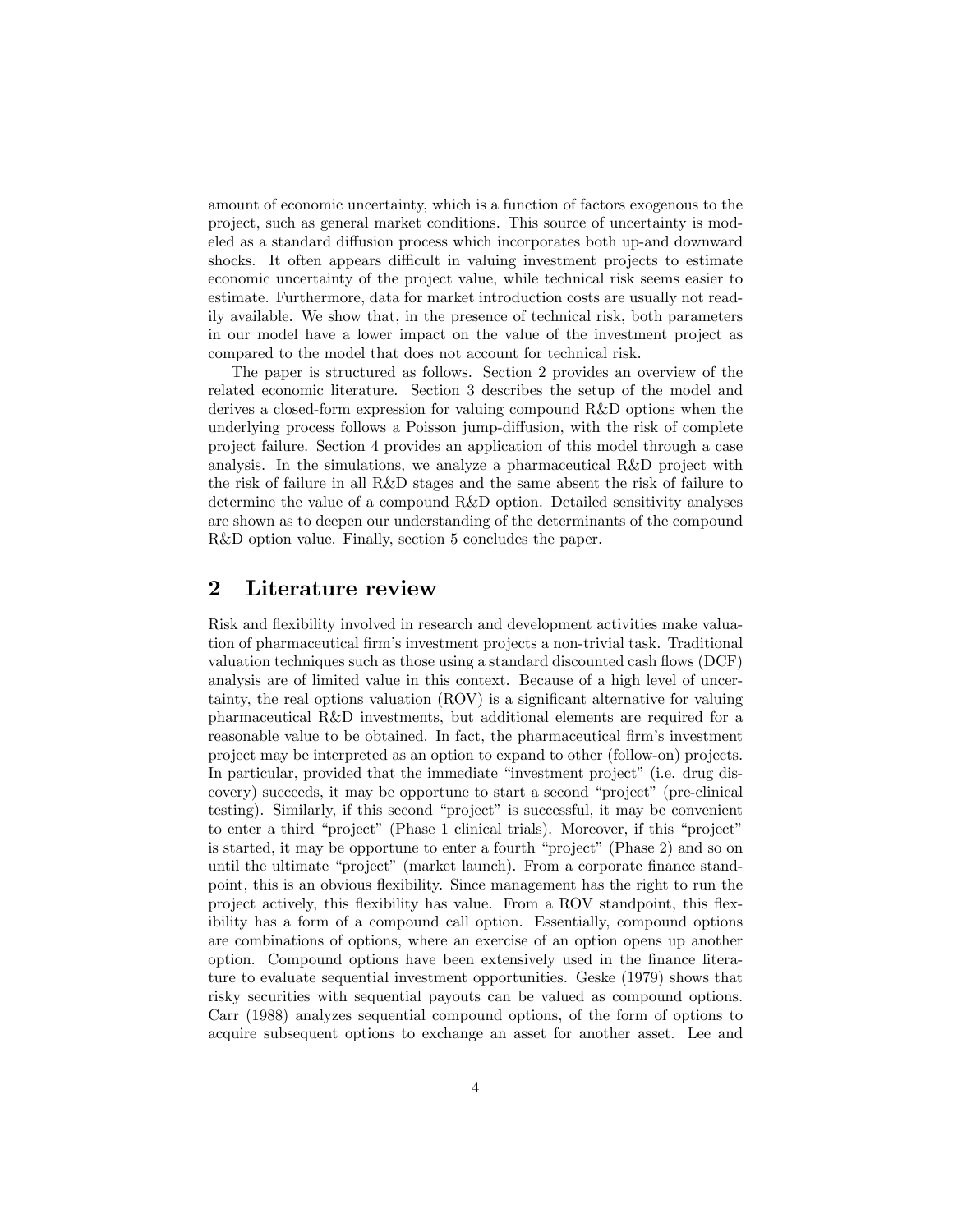Paxson (2001) have applied Carr's compound exchange option formula to  $R&D$ investments valuation. In the real options theory, applications of compound options are commonly found in a number of industrial projects, but are especially relevant for pharmaceuticals where the project gives the real option to further research, or to start the implementation of the results. Consequently, compound option pricing has been proposed for valuing pharmaceutical R&D in the capital budgeting literature<sup>4</sup> . Shockley et al. (2003) adopt a multistage binomial option pricing model to compute the option value of an early-stage biotechnology investment. Cassimon et al., (2004) derive a closed-form expression for a N-nested compound option and have successfully applied it to assess the value of a NDA. These papers do not specify a clear distinction between technical and economic uncertainties<sup>5</sup>; they assume that uncertainty is one-dimensional by modeling the underlying value as a geometric Brownian process. An exception is Copeland and Antikarov (2001) who model two types of compound R&D options using binomial lattice methods. First, they model a two-phase R&D programme that depends on a single source of uncertainty. Second, they consider a rainbow type compound option in which the value of the underlying project is driven by two sources of uncertainty. Most importantly, they show how to separate technical and economic uncertainties and to model their effects on the project value using the quadrinomial approach (cf. chapters 10-11).

The contribution of this paper is in specifying a clear distinction between technical and economic uncertainties and in showing how they act together. Differently from Copeland and Antikarov (2001), we set up a compound real option model where information arrives both continuously and discontinuously over time. We stress that the standard compound option formula provides a naïve instrument for evaluating pharmaceutical  $R&D$  investment projects, since it does not allow one to take technological uncertainty (the success or failure of the project) into account. In our model there is a positive probability that the project fails due to the arrival of a technical failure. This probability of failure follows a Poisson distribution per unit of time. Combining a Poisson jump and a diffusion process, we are able to study a compound  $R&D$  option that allows for the possibility of abandoning the project at each development phase. The proposed Poisson jump-diffusion compound option model is applied in a practical business setting, through a case study application. Since it shows how to apply a compound option method to value a pharmaceutical R&D investment project it has also a straightforward practical use.

<sup>4</sup>R&D investments are modeled as simple European compound call options in this literature.

 ${}^{5}$ In the real options theory, Pindyck (1993) is one of the first to make a distinction between the effect of technical and market uncertainty on real option value. Technical uncertainty in his paper relates to the cost to complete an investment project and can only be resolved by the firm by undertaking the investment project. Market uncertainty affects input costs and is external to what the firm does. He shows that both uncertainties have a positive impact on the option value. Our results for technical and economic uncertainties coincide with those obtained by Pindyck (1993), even though our measure of technical uncertainty is technical failure. Our measure seems more adequate as there is low uncertainty about the cost of completion, but a high uncertainty about the chance that the product is effective.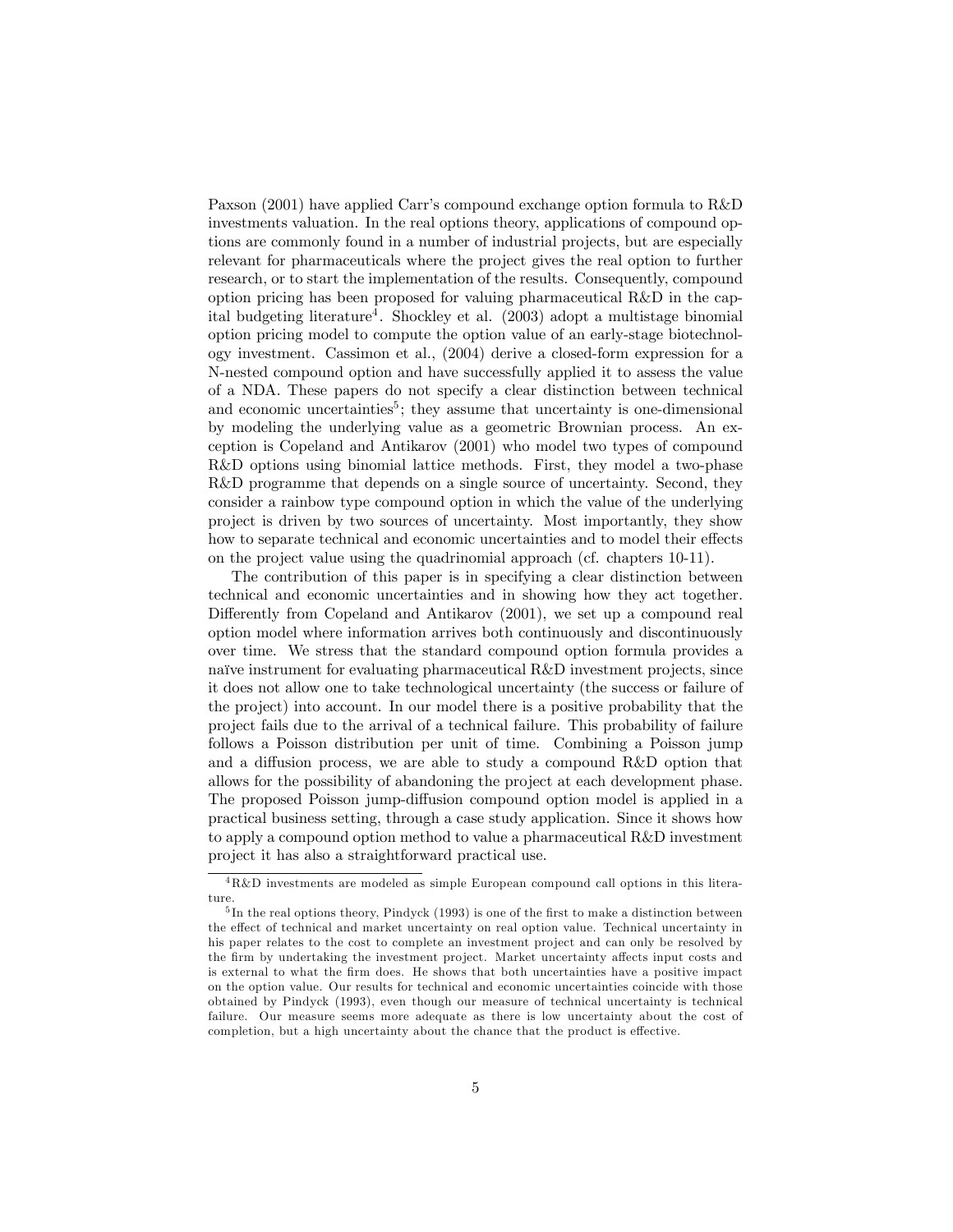## 3 A Compound option model for evaluating pharmaceutical R&D investment projects

Our aim in this section is to set up a compound real option model for evaluating the pharmaceutical firm's investment project in the presence of technical risk of failure. For the purposes of clarity and illustration, we depart from a model that is as simple as possible, i.e. a call on a call option with two strike prices and two maturity dates. The basic intuition underlying this model is illustrated as follows. At time zero, beginning of the discovery phase, the pharmaceutical company has the option of developing and manufacturing a new drug by investing an amount  $I_2$  (strike price of the compound option) at exercise date  $T_2$ . If this project is successful, the company has another option of proceeding with product commercialization by investing an amount  $I_1$  (strike price of the option) at exercise date  $T_1, T_2 < T_1^6$ . Figure 2 shows the compound R&D option structure.



FIGURE 2: compound R&D option structure

$$
f_2(V,0) = V_0 \aleph_2 (a_2,a_1;\rho) - e^{-rT_1} I_1 \aleph_2 (b_2,b_1;\rho) - e^{-rT_2} I_2 \aleph_1 (b_2),
$$

where  $f_2(V,0)$  is the value of the compound option;  $V_0$  is the current value of the underlying asset;  $I_1$  is the exercise price of the underlying option;  $I_2$  is the exercise price of the compound option;  $T_1$  is the exercise date of the option;  $T_2$  is the exercise date of the compound option; r is the risk-free interest rate;  $\aleph_2(x, y; \rho)$  is the standard bivariate normal distribution function evaluated at x and y with correlation coefficient of  $\rho = \sqrt{T_2/T_1}$ ;  $a_1 = \left(\ln\left(\frac{V_0}{I_1}\right) + \left(r + \frac{1}{2}\sigma^2\right)T_1\right) / \left(\sigma\sqrt{T_1}\right); a_2 = \left(\ln\left(\frac{V_0}{v_2^*}\right)\right)$  $\Big)+\left(r+\frac{1}{2}\sigma^{2}\right)T_{2}\Big)\Big/\left(\sigma\sqrt{T_{2}}\right);b_{1}=\right.$  $a_1 - \sigma \sqrt{T_1}$ ;  $b_2 = a_2 - \sigma \sqrt{T_2}$ ;  $\sigma$  is the volatility of the underlying asset and  $v_2^*$  is the critical value of the asset such as the underlying option is at the money at time  $T_2$ . The expression  $V_0\mathcal{R}_2(a_2,a_1;\rho)$  can be interpreted as the present value of receiving the asset at expiration of the option, contingent upon both the compound option and the underlying option finishing in the money; the expression  $e^{-rT_1} I_1 \aleph_2 (b_2, b_1; \rho)$  can be interpreted as the present value of paying the exercise price  $I_1$  in that event, and finally,  $e^{-rT_2}I_2\aleph_1(b_2)$  can be interpreted as the present value of paying the exercise price  $I_2$  contingent upon the compound option Önishing in the money. See La jeri-Chaherli (2002) for further details.

 $6$ The value of a compound option, without technical risk of failure, has been derived by Geske (1979):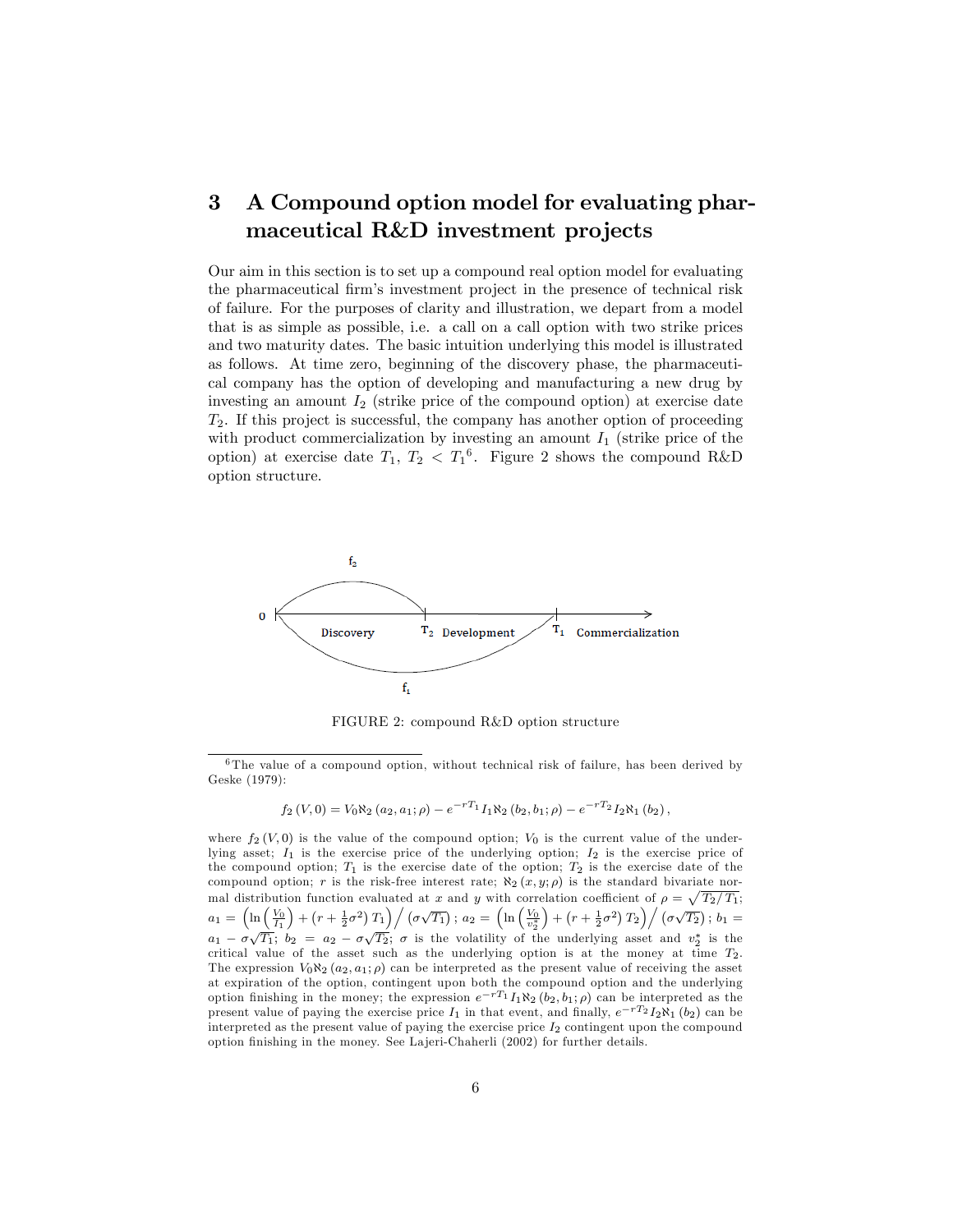The underlying state variable in our model is the present value of all future cash flows (hereafter referred to as project value) received at time  $t$ , which is assumed to follow a mixed jump-diffusion process. Numerous previous studies have set up models of R&D investments valuation using a Poisson-type jump process<sup>7</sup>, in which the value of the underlying project may undergo finitely many jumps in every time interval and the size of the jumps is stochastic. Examples that are well-modeled as Poisson processes include the arrivals of competitors, litigations of patent rights, innovations in technology and important breakthroughs. For the pharmaceutical firm's  $R&D$  investment project, we assume that the arrival of important information is modeled as a Poisson jump process, with only one jump in every time interval. In our model, the jump represents the possibility of a complete ruin of the project underlying a drug development process. Therefore the size of the jump is assumed to be constant and non-stochastic.

The specification of the project value dynamics in the presence of technical risk of failure is given in the following section. For the sake of clarity, we discuss the construction of the simplified jump-diffusion model starting from a more general jump-diffusion model.

### 3.1 Project value dynamics in the presence of technical risk of failure

The project value is uncertain during the different stages. Denoting by  $V_t$  the time  $t \in [0, T_1]$  valuation of the project, we assume that  $V_t$  follows a log-normal jump-diffusion process (Merton, 1976). The underlying project value as given by the jump-diffusion model has two sources of uncertainty: the diffusion risk  $\sigma dz_t$ (typical of ordinary businesses) which incorporates both positive and negative random fluctuations, and the term  $dq_t$  which describes the arrivals of major shocks that imply an abrupt increase/reduction in V. On average, there are  $\lambda t$ jumps in the time interval [0, t], the average relative jump size is  $E[Y-1]$  and the number of jumps is independent of the size of jumps and also independent of the remaining uncertainty in the model.

For the pharmaceutical firm's investment project, it seems more appropriate to employ a simplified version of the jump-diffusion model, in which  $Y$  is nonstochastic and there is either zero or one jump in the project value in a time interval of length  $t$ . In more specific terms, we consider the jump-diffusion model:

$$
V_t = V_0 e^{\left(\alpha - \frac{1}{2}\sigma^2\right)t + \sigma z_t} \phi_t,\tag{1}
$$

where  $\alpha$  is the expected rate of return on the project,  $\sigma$  is the standard deviation of the project,  $z_t$  is a standard Brownian process, and  $V_0$  is the current value of the underlying project. In the above equation,  $\phi_t$  is the variable with technological uncertainty which describes the likelihood of success of the pharmaceutical  $R&D$  project. In more specific terms, this is the exponential of the product

<sup>7</sup> See, for example, Pennings and Lint (1997), Martzoukos and Trigeorgis (2002) and Wu and Yen (2007).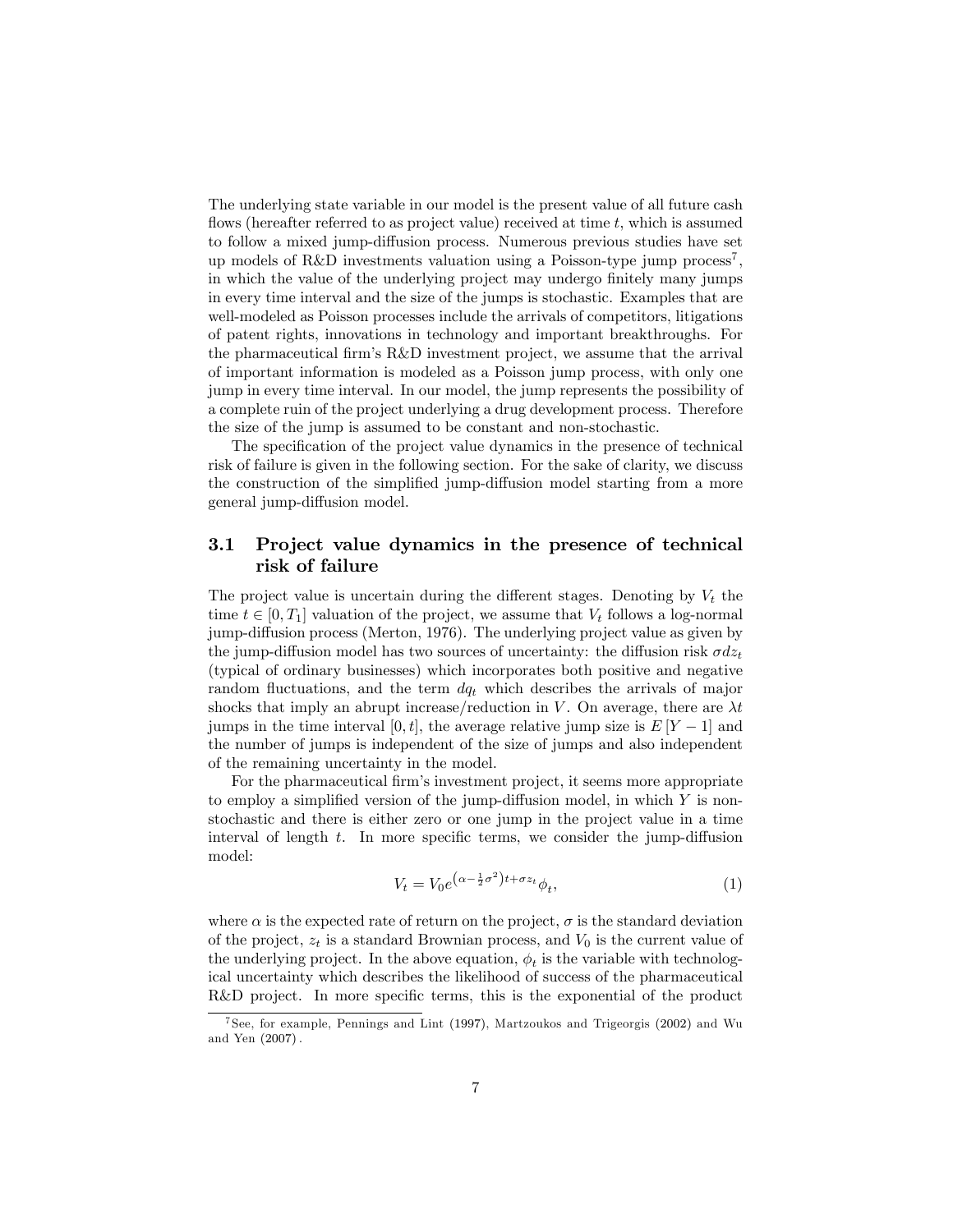of a Poisson random variable  $n_t$  (independent of  $z_t$ ) with parameter  $\lambda$  (> 0), which describes the likelihood of occurrence of the jump, and a deterministic component  $\ln(Y)$ , which describes the jump amplitude. In particular:

$$
\phi_t = e^{n_t \ln(Y)}.
$$

In our study, we assume that there is only possible jump  $(n_t = 0 \text{ or } n_t = 1)^8$ and, if there is a jump, the project becomes worthless. Hence,

$$
\phi_t = \begin{cases} 1 \text{ with probability } e^{-\lambda t} & \{if \text{ a technical failure does not occur} \} \\ 0 \text{ with probability } 1 - e^{-\lambda t} & \{if \text{ a technical failure occurs} \} \end{cases}
$$

and its expected value is  $E[\phi_t] = e^{-\lambda t}$ .

We will assume that the firm is risk neutral, so that replacing the expected rate of return  $\alpha$  in (1) by  $\alpha = r + \beta \sigma$ , where  $r \geq 0$  denotes the risk-free interest rate and  $\beta$  is the market price of diffusion risk, the terminal value of the project  $V_t$  can be rewritten as:

$$
V_t = V_0 e^{\left(r - \frac{1}{2}\sigma^2\right)t + \sigma z_t^*} \phi_t.
$$

 $z^* = z + \beta t$  is a new Brownian motion process under the risk-neutral probability measure,  $z^*$  and  $n_t$  are as above independent of each other. Note that in such a context the jump is not correlated with the general movements of the economy. It represents idiosyncratic risk that can be diversified away and have a zero market price of risk in equilibrium<sup>9</sup>.

Risk-neutrality, meaning that the weighted average of the zero-jump and onejump current expected value of the project equals the future value of the project, is maintained by dividing the current value of the project by the expected value of the jump. Hence,

$$
V_t = \frac{V_0}{e^{-\lambda t}} e^{\left(r - \frac{1}{2}\sigma^2\right)t + \sigma z_t^*} \phi_t,
$$

which implies that the deterministic drift component of the process  $(1)$  is replaced by the risk-neutral drift  $(r + \lambda - \frac{1}{2}\sigma^2)$ , where  $\lambda$  is the compensation for the technical jump risk in the time interval  $[0, t]$ . Because rational investors would not be willing to invest in assets yielding inadequate returns, they have to be compensate for additional jump risk<sup>10</sup>.

<sup>&</sup>lt;sup>8</sup> From the properties of Poisson processes, we have that  $Pr(n_t = i) = e^{-\lambda t} \frac{(\lambda t)^i}{i!}, i = 0, 1, ...$ is the probability that there are exactly i occurrences in the time interval  $[0, t]$ . For a drug development process, only the first jump in the time interval  $[0, t]$  is relevant, therefore  $i = 0$ . As a result,  $Pr(n_t = 0) = e^{-\lambda t}$ , is the probability that technical failure will not have occurred at time t. Hereafter, this is referred to as the *success* probability of the pharmaceutical  $R\&D$ pro ject.

 $\frac{9}{9}$ This means that the jump component of V is unchanged under the risk-neutral probability measure.

<sup>&</sup>lt;sup>10</sup>As shown by Merton (1976) the option price is an increasing function of  $\lambda$ , and therefore an option on a stock that has a positive probability of complete ruin is more valuable than an option on a stock that does not.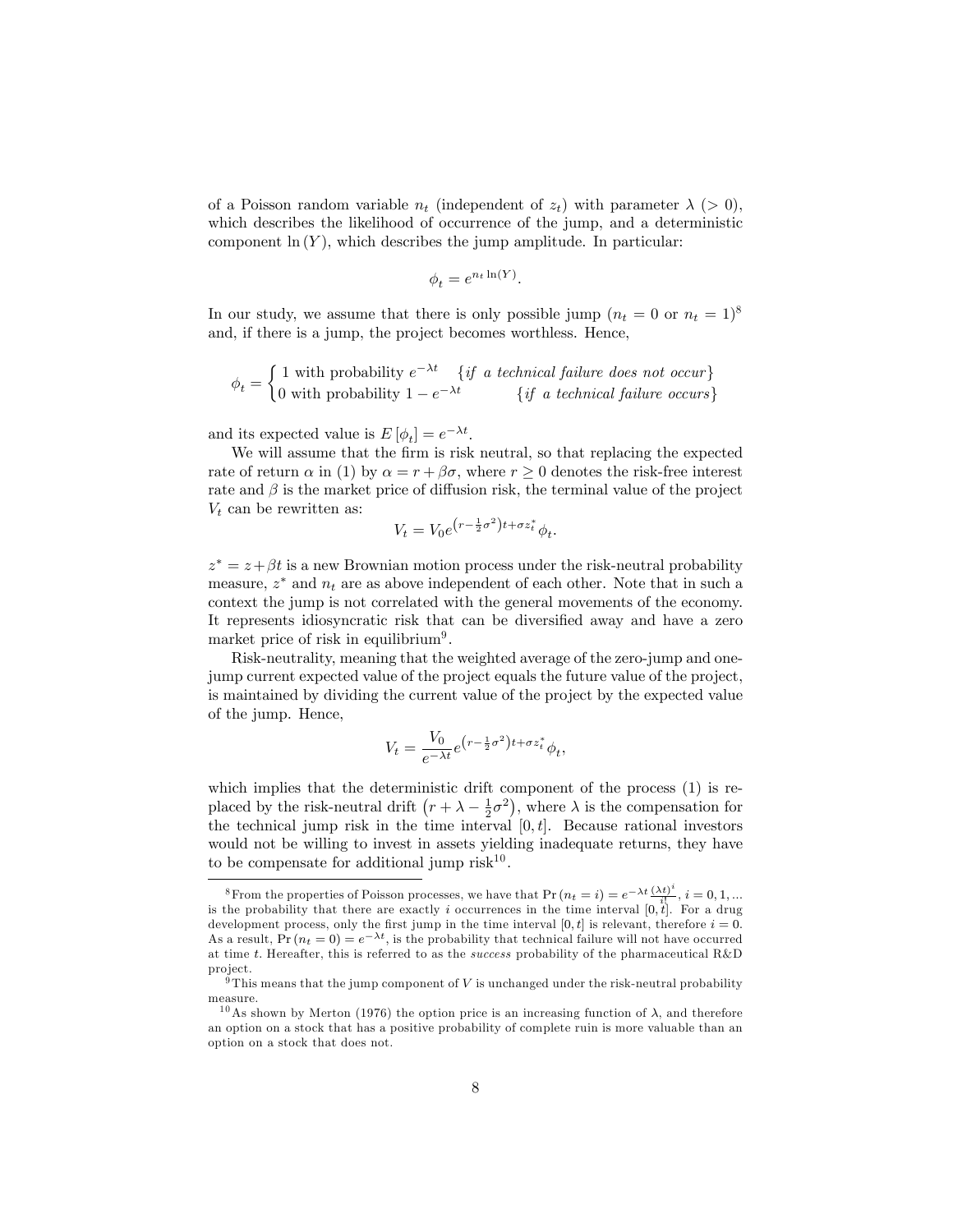Hereafter, R&D investment options are valued as if the project value at any future time  $t$  is conditioned on two possible scenarios, a failure occurs and does not occur<sup>11</sup>. In more specific terms, let us denote by  $V_t|(n_t = 1)$ , the terminal value of the project, conditioned on knowing that a technical failure occurs during the interval  $[0, t]$ . This can be written as:

$$
V_t | (n_t = 1) = V_0 e^{(r + \lambda - \frac{1}{2}\sigma^2)t + \sigma z_t^*} \phi_t | (n_t = 1)
$$
\n
$$
= 0,
$$
\n(2)

and its expected value is:

$$
E^* \left[ V_t \right] (n_t = 1) = 0.
$$

Moreover, let us denote by  $V_t|(n_t = 0)$ , the terminal value of the project, conditioned on knowing that a technical failure does not occur during the interval  $[0, t]$ . This value is:

$$
V_t | (n_t = 0) = V_0 e^{(r + \lambda - \frac{1}{2}\sigma^2)t + \sigma z_t^*} \phi_t | (n_t = 0)
$$
\n
$$
= V_0 e^{(r + \lambda - \frac{1}{2}\sigma^2)t + \sigma z_t^*}.
$$
\n(3)

The expected value of  $V_t|(n_t = 0)$ , is<sup>12</sup>:

$$
E^* [V_t | (n_t = 0)] = V_0 e^{(r+\lambda)t}.
$$

Note that we assume for simplicity that information about the success or failure of the project is revealed at the end of each stage. Consequently, each investment option will only be exercised if all the activities scheduled to finish the  $R&D$ project have a positive outcome.

#### 3.2 Valuing a single stage option

Consider the valuation problem of a R&D-based pharmaceutical firm who, at time zero, has an option to launch a product on the market. Let  $T_1$  be the time of the market launch of the product, when, upon bearing the commercialization cost  $I_1$ , the firm pockets the project value  $V_{T_1}$ . The project payoff at time  $T_1$ is max  ${V_{T_1} - I_1, 0}$  and let  $F_1(V, t)$  denote the value at time t of this simple investment opportunity. Then, if the value of  $V$  at time  $T_1$ , is greater than  $I_1$ ,

 $11$ The trade-off for using a more realistic jump-diffusion process is that the terminal value of the project  $V_t$  is no longer log-normal because  $\phi_t$  is not log-normal. Within this framework the probability density function of V cannot be explicitly written. This makes valuation of compound R&D options a non-trivial task. We address this problem by conditioning on the random event occurrence, and work with the conditional variable thereafter.

<sup>&</sup>lt;sup>12</sup>Since  $z_t^* \sim \aleph(0, \sqrt{t})$ , we have that  $\psi \equiv \left(-\frac{1}{2}\sigma^2 t + \sigma z_t^*\right) \sim \aleph\left(-\frac{1}{2}\sigma^2 t, \sigma\sqrt{t}\right)$  and therefore  $e^{\psi}$  is lognormally distributed with  $E^*$   $\left[e^{\psi}\right] = e^{\left(-\frac{1}{2}\sigma^2 t + \frac{1}{2}\sigma^2 t\right)} = 1$ .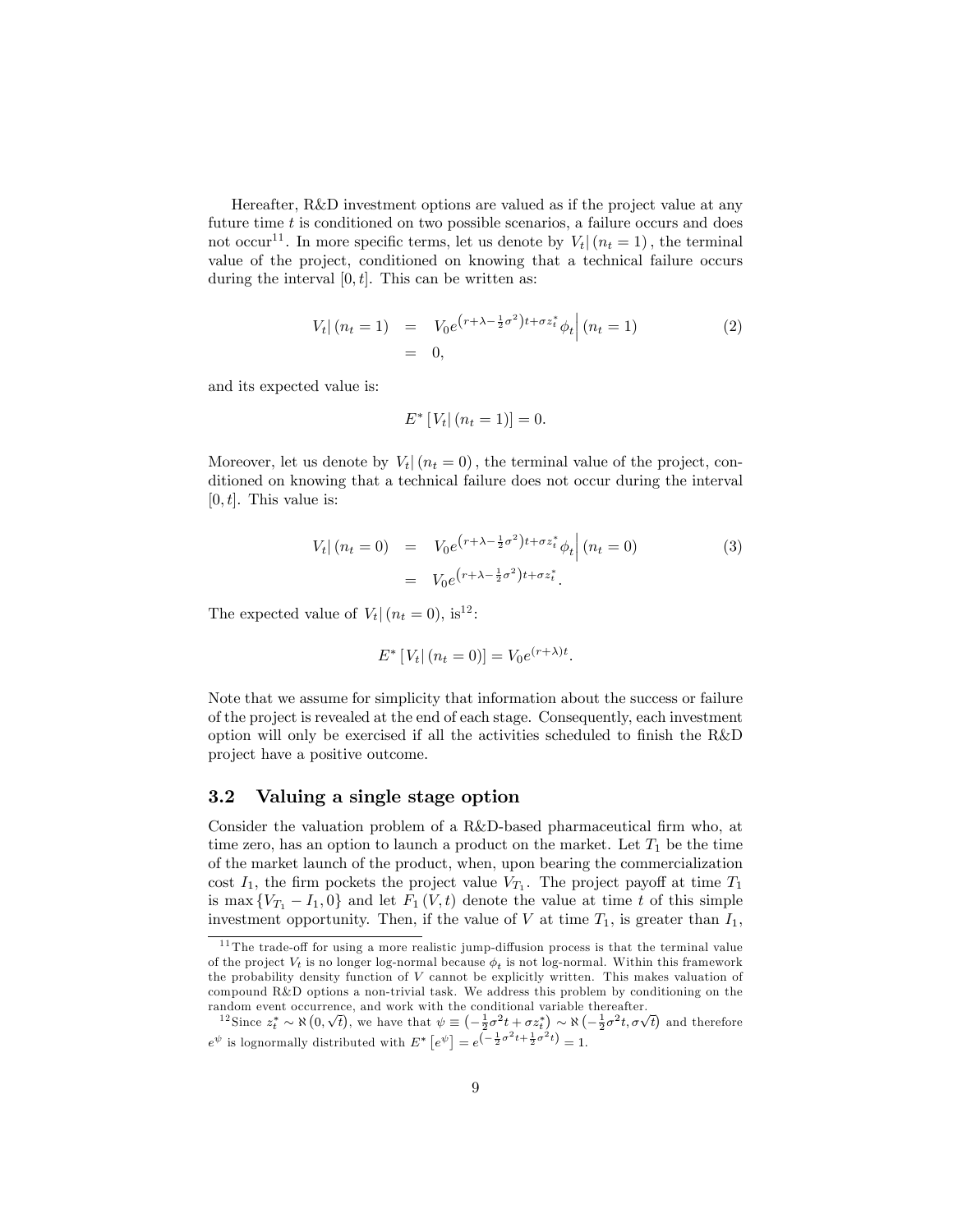the product will be marketed, i.e. the option will be exercised, while for values less than  $I_1$  it will be abandoned.

The time zero value of this investment opportunity is the expected present value of these cash flows and is given by:

$$
F_1(V,0) = e^{-rT_1} E_0^* \left[ \max \{ V_{T_1} - I_1, 0 \} \right].
$$

Valuing the investment opportunity  $F_1(V, 0)$  from a jump-to-ruin process is straightforward. Let us define  $n$  as the number of jumps that occur in a time interval of length  $T_1$ . The occurrence of a jump decreases the project value to zero and the random variable *n* takes the values of zero with probability  $e^{-\lambda T_1}$ or one with probability  $1 - e^{-\lambda T_1}$ . By conditioning on the two scenarios, we can express  $F_1(V, 0)$  as a weighted sum of the call option prices given that a technical failure occurs and does not occur:

$$
F_1(V,0) = e^{-rT_1} \Pr(n=1) E_0^* [\max \{V_{T_1} - I_1, 0\} | n=1] +
$$
  
+e^{-rT\_1} \Pr(n=0) E\_0^\* [\max \{V\_{T\_1} - I\_1, 0\} | n=0]. \n
$$
(4)
$$

The value of the first expectation in  $(4)$  can be found easily. By conditioning on the occurrence of a technical failure, the terminal value of the project at time  $T_1$  can be written as  $V_{T_1}|(n=1) = 0$ . This can be obtained by a straightforward application of formula  $(2)$ . It follows that the expected final value,  $E_0^*$  [max  $\{V_{T_1} - I_1, 0\}$ ]  $n = 1$ ], of the option is worthless since its payoff becomes zero.

Now, let us concentrate on the second term in (4). The terminal value of the project,  $V_{T_1}$ , conditioned on the absence of a technical failure, is<sup>13</sup>:

$$
V_{T_1} | (n = 0) = V_0 e^{(r + \lambda - \frac{1}{2}\sigma^2)T_1 + \sigma z_{T_1}^*}.
$$

The problem of computing the value of a single call option with the jump-tozero risk reduces to the standard problem of computing the value of a single call option with an increased discount rate:

$$
F_1(V,0) = e^{-rT_1}e^{-\lambda T_1}E_0^* \left[ \max \left\{ V_0 e^{\left(r+\lambda - \frac{1}{2}\sigma^2\right)T_1 + \sigma\sqrt{T_1}\cdot u} - I_1,0 \right\} \right].
$$

Hence,

$$
F_1(V,0) = e^{-\lambda T_1} \left( V_0 e^{\lambda T_1} \aleph_1 (h_1) - I_1 e^{-rT_1} \aleph_1 (l_1) \right), \tag{5}
$$

where  $\aleph_1(\cdot)$  is cumulative standard normal distribution, and the terms  $h_1$  and  $l_1$  are given by:

$$
h_1 = \frac{\ln\left(\frac{V_0}{I_1}\right) + \left(r + \lambda + \frac{1}{2}\sigma^2\right)T_1}{\sigma\sqrt{T_1}},
$$

 $13$  This can be obtained by a straightforward application of formula (3).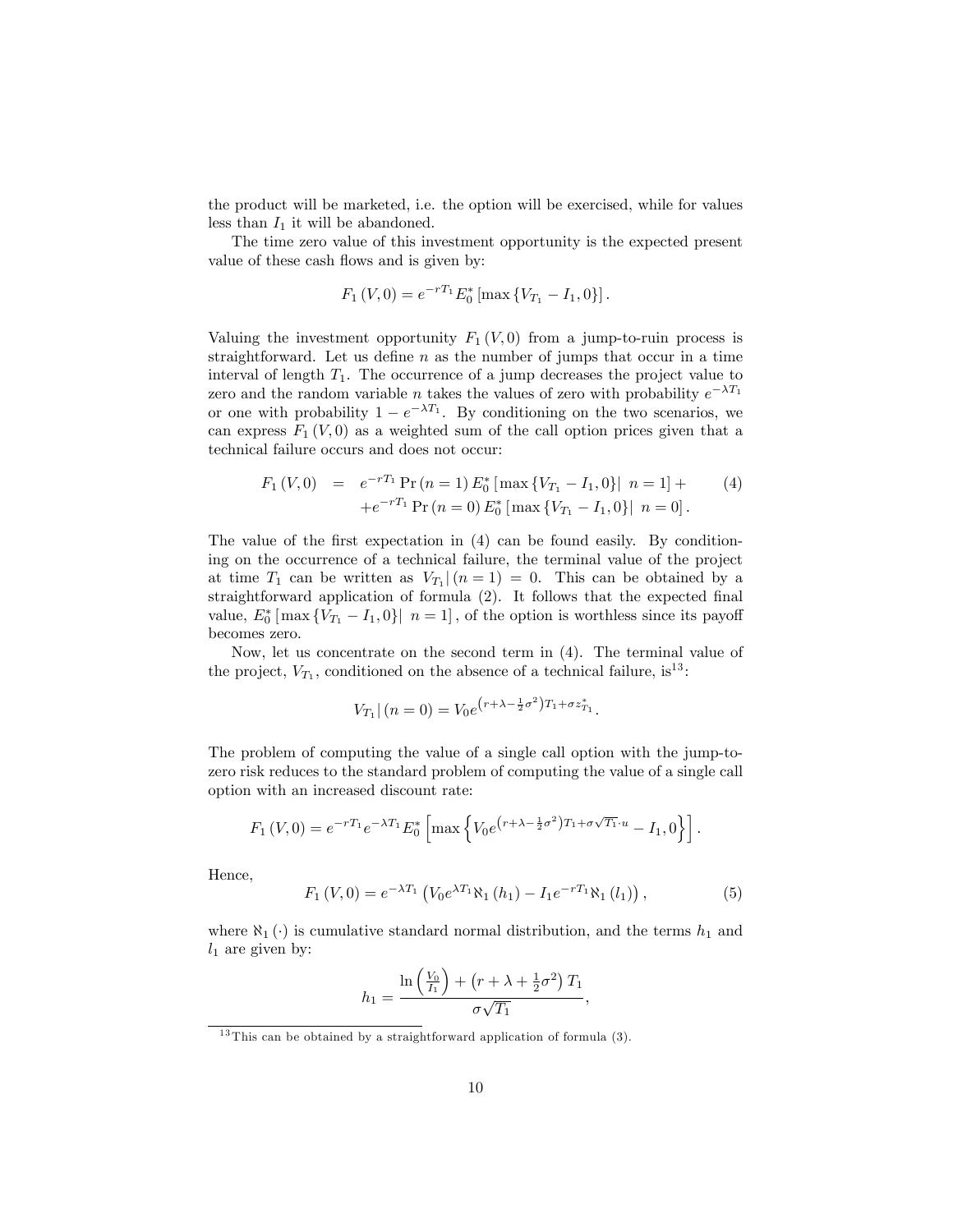$$
l_1 = h_1 - \sigma \sqrt{T_1}.
$$

According to (5) the formula is the same as the Black-Scholes (1973) call option formula, given that the technical failure does not occur during the lifetime of the option, weighted by the probability of no technical failure. The expression  $e^{-\lambda T_1} (V_0 e^{\lambda T_1} \aleph_1(h_1))$  can be interpreted as the present value of receiving the future cash flows contingent on the success of the project and the exercise of the option, and the expression  $I_1e^{-(r+\lambda)T_1}\aleph_1(l_1)$  can be interpreted as the present value of paying the strike price  $I_1$  in that event.

#### 3.3 Valuing a compound R&D option

Consider now the valuation of a compound R&D option which, at time  $T_2$ , gives the firm the right to pay  $I_2$  to buy another option, the underlying option, that has an exercise price  $I_1$  and exercise date  $T_1$ . At time  $T_1$ , the underlying option gives the right to launch the product. The payoff of the compound option at time  $T_2$  is

$$
F_2(V,T_2)=\max\left\{F_1(V_{T_2},\tau_1)-I_2,0\right\},\,
$$

where  $F_1(V_{T_2}, \tau_1)$  stands for the value at time  $T_2$  of a simple call option with exercise price  $I_1$  and expire date  $T_1 = T_2 + \tau_1$ . Therefore, if at time  $T_2$  the value of the option is greater than the strike price  $I_2$  the compound option will be exercised, while for values less than  $I_1$  it will be abandoned.

The time zero value of the compound option is the expected present value of these cash flows and is given by:

$$
F_2(V,0) = e^{-rT_2} E_0^* \left[ \max \{ F_1(V_{T_2}, \tau_1) - I_2, 0 \} \right].
$$

The evaluation of this option requires conditioning on two possible scenarios, a failure occurs and does not occur, in the intervals  $[0, T_2]$  and  $(T_2, T_1]$ . In more specific terms, let us define  $n_2$  and  $n_1$  as the number of jumps that occur in the intervals  $[0, T_2]$  and  $(T_2, T_1]$ , respectively. Recall that  $\tau_1 = T_1 - T_2$ . Thus the random variables  $n_2$  and  $n_1$  are independent Poisson variates with respective probabilities  $e^{-\lambda T_2}$  and  $e^{-\lambda \tau_1}$  if the jump does not occur and probabilities  $1-\lambda T$  $e^{-\lambda T_2}$  and  $1 - e^{-\lambda \tau_1}$  if the jump occurs.

We know that  $F_1(V_{T_2}, \tau_1)$  is given by straightforward application of formula (5). Thus:

$$
F_1(V_{T_2}, \tau_1) = e^{-\lambda \tau_1} \left( V_{T_2} e^{\lambda \tau_1} \aleph_1 (h_1(V_{T_2}, \tau_1)) - I_1 e^{-r \tau_1} \aleph_1 (l_1(V_{T_2}, \tau_1)) \right),
$$

where:

$$
h_1(V_{T_2}, \tau_1) = \frac{\ln\left(\frac{V_{T_2}}{I_1}\right) + \left(r + \lambda + \frac{1}{2}\sigma^2\right)\tau_1}{\sigma\sqrt{\tau_1}},
$$

$$
l_1(V_{T_2}, \tau_1) = h_1(V_{T_2}, \tau_1) - \sigma\sqrt{\tau_1}.
$$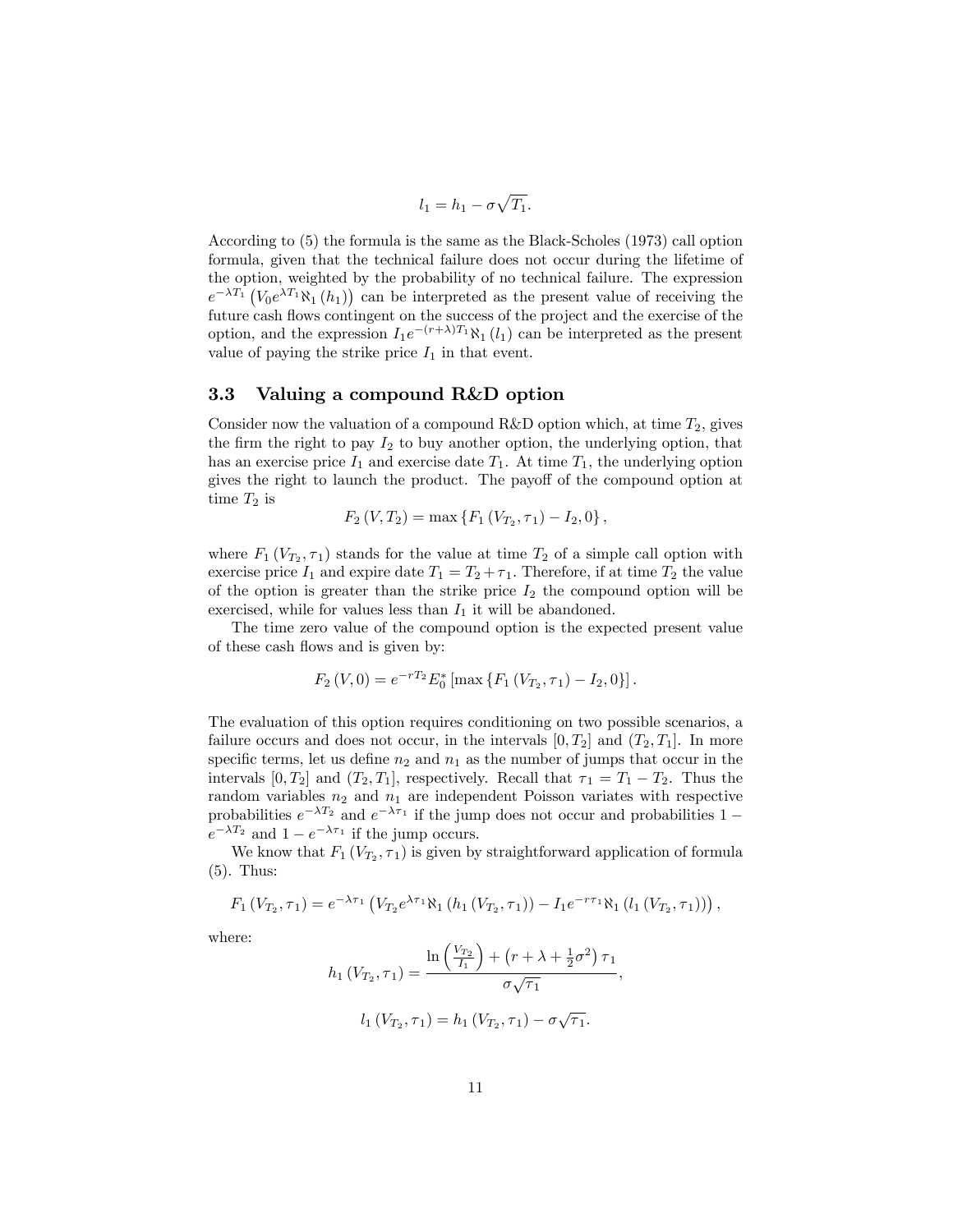Consequently, the value at time zero of the compound option is:

$$
F_2(V,0) = e^{-rT_2} \Pr(n_2 = 1) E_0^* [\max \{ F_1(V_{T_2}, \tau_1) - I_2, 0 \} | n_2 = 1] + (6)
$$
  
=  $e^{-rT_2} \Pr(n_2 = 0) E_0^* [\max \{ F_1(V_{T_2}, \tau_1) - I_2, 0 \} | n_2 = 0],$ 

We know that if a technical failure occurs in the interval  $[0, T_2]$ , the conditional value of the project at time  $T_2$ , is:

$$
V_{T_2} | (n_2 = 1) = 0,
$$

and consequently the expected final value,  $E_0^*$  [max  $\{F_1(V_{T_2}, \tau_1) - I_2, 0\}$ ]  $n_2 = 1$ ], of the compound option is worthless since its payoff becomes zero.

On the other hand:

$$
V_{T_2} | (n_2 = 0) = V_0 e^{(r + \lambda - \frac{1}{2}\sigma^2)T_2 + \sigma z_{T_2}^*},
$$

is the terminal value of the project at time  $T_2$ , conditional on knowing that a technical failure does not occur during the interval  $[0, T_2]$ . Therefore, the valuation problem boils down to:

$$
F_2(V,0) = e^{-rT_2}e^{-\lambda T_2}E_0^* \left[ \max \left\{ F_1(V_{T_2}, \tau_1) - I_2, 0 \right\} \middle| n_2 = 0 \right],
$$

which can be written as:

$$
F_2(V,0) = e^{-rT_2}e^{-\lambda T_2} \times
$$
  

$$
\int_{u_2}^{+\infty} \left( e^{-\lambda \tau_1} \left( v_2(u)e^{\lambda \tau_1} \aleph_1 \left( \hat{h}_1 \right) - I_1 e^{-r\tau_1} \aleph_1 \left( \hat{l}_1 \right) \right) - I_2 \right) n(u) du,
$$

where  $n(.)$  is the normal density function,  $\hat{h}_1 = h_1$   $(v_2(u), \tau_1), \hat{l}_1 = l_1$   $(v_2(u), \tau_1),$ the function  $v_2 : \mathbb{R} \longrightarrow \mathbb{R}$  is given by:

$$
v_2(u) = V_0 e^{(r + \lambda - \frac{1}{2}\sigma^2)T_2 + \sigma\sqrt{T_2} \cdot u},
$$

and, finally, the constant  $u_2$  is defined implicitly by the equation:

$$
u_2 = \inf \{ u \in \mathbb{R} \mid F_1(v_2(u), \tau_1) \ge I_2 \}.
$$

The value at time zero of the compound option, is:

$$
F_2(V,0) = e^{-\lambda T_1} \left( V_0 e^{\lambda T_1} \aleph_2(h_2, h_1; \rho) - I_1 e^{-rT_1} \aleph_2(l_2, l_1; \rho) \right) +
$$
  
-e^{-(r+\lambda)T\_2} I\_2 \aleph\_1(l\_2), \t\t(7)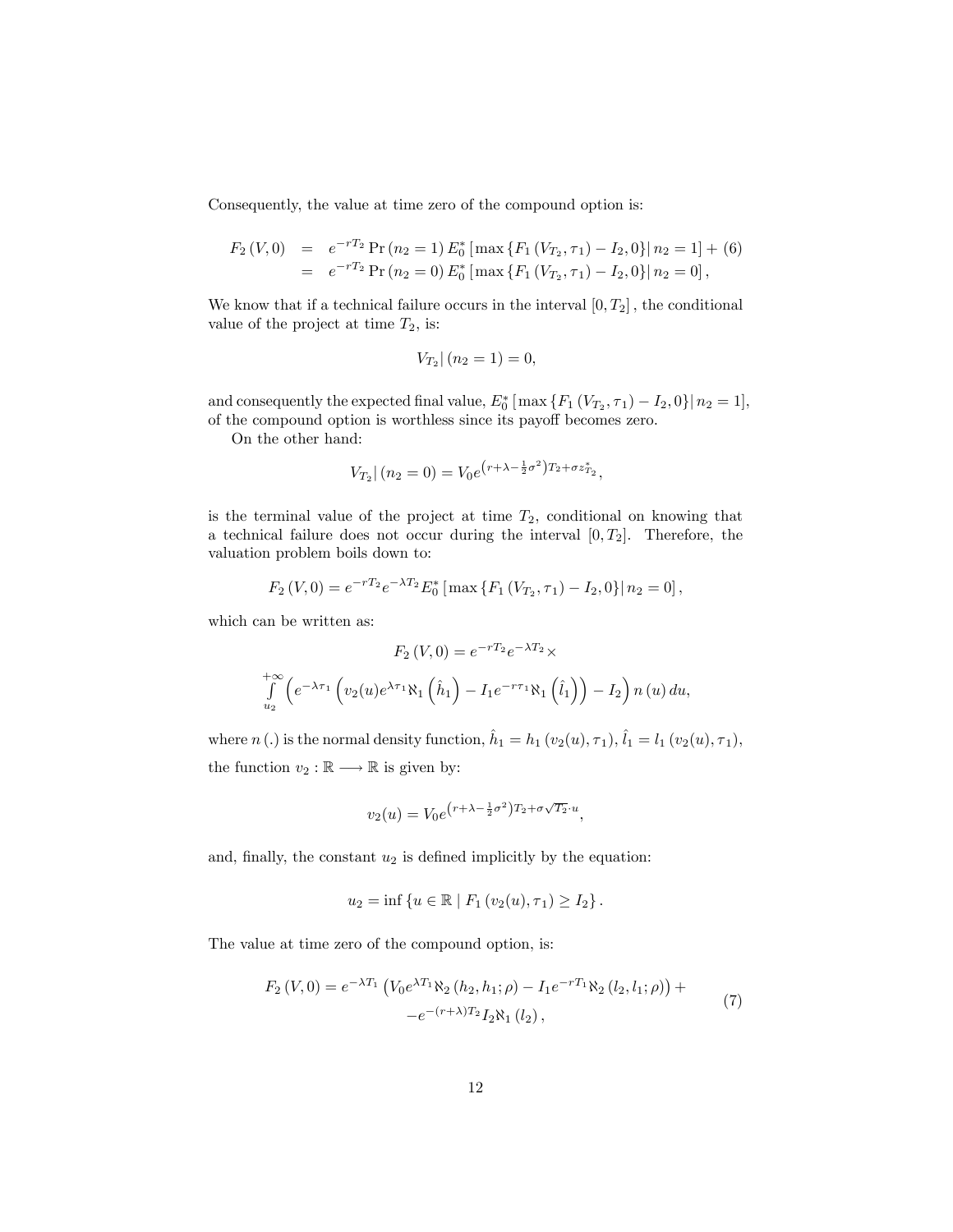where:

$$
h_1 = \frac{\ln\left(\frac{V_0}{I_1}\right) + \left(r + \lambda + \frac{1}{2}\sigma^2\right)T_1}{\sigma\sqrt{T_1}}, \qquad l_1 = h_1 - \sigma\sqrt{T_1},
$$
  

$$
h_2 = \frac{\ln\left(\frac{V_0}{V_2}\right) + \left(r + \lambda + \frac{1}{2}\sigma^2\right)T_2}{\sigma\sqrt{T_2}}, \quad l_2 = h_2 - \sigma\sqrt{T_2},
$$

Factor  $\aleph_2(x, y; \rho)$  is the standard bivariate normal distribution function evaluated at x and y with correlation coefficient of  $\rho = \sqrt{T_2/T_1}$ , and  $V_2^*$  is the critical value of the project such that the underlying option is at the money at time  $T_2$ , i.e.

$$
v_2(u) = V_2^*,
$$

where  $V_2^*$  solves the equation:

$$
e^{-\lambda \tau_1} \left( V_2^* e^{\lambda \tau_1} \aleph_1 \left( h_1 \left( V_2^*, \tau_1 \right) \right) - I_1 e^{-r \tau_1} \aleph_1 \left( l_1 \left( V_2^*, \tau_1 \right) \right) \right) = I_2.
$$

According to  $(7)$  the pricing formula is the same as the Geske's  $(1979)$  compound option formula, given that the technical failure does not occur during the intervals  $[0, T_2]$  and  $(T_2, T_1]$ , weighted by the probabilities of no-technical failure. The expression  $e^{-\lambda T_1} \left( V_0 e^{\lambda T_1} \aleph_2(h_2, h_1; \rho) \right)$  can be interpreted as the present value of receiving the future cash flows contingent on the success of the discovery and development phases and the exercise of both the compound and the underlying options. The expression  $e^{-(r+\lambda)T_1}I_1\aleph_2 (l_2, l_1; \rho)$  can be interpreted as the present value of paying the strike price  $I_1$  in that event and finally, the expression  $e^{-(r+\lambda)T_2}I_2\aleph_1(l_2)$  can be interpreted as the present value of paying the strike price  $I_2$  contingent on the success of the discovery phase and the exercise of the compound option.

## 4 Case study application

To test our model in a practical business setting, it is applied to a case analysis. We provide a valuation of an R&D project using as much as possible data provided by one of the largest oncology-focused R&D companies in Europe<sup>14</sup>. The company is developing a pipeline of products aimed at a better treatment for cancer. R&D activity is therefore devoted to the understanding of cancer mechanisms instrumental in the definition of novel approaches to the treatment of this disease. Because of the high confidentiality of many issues, all key-dates and financial values presented in this document are modified.

According to the company's R&D programme, the drug development project moves from one stage to another according to a pre-defined stage-gate process

 $14$  For confidentiality reasons, we cannot disclose the name of the company, nor provide more detailed information of the invention.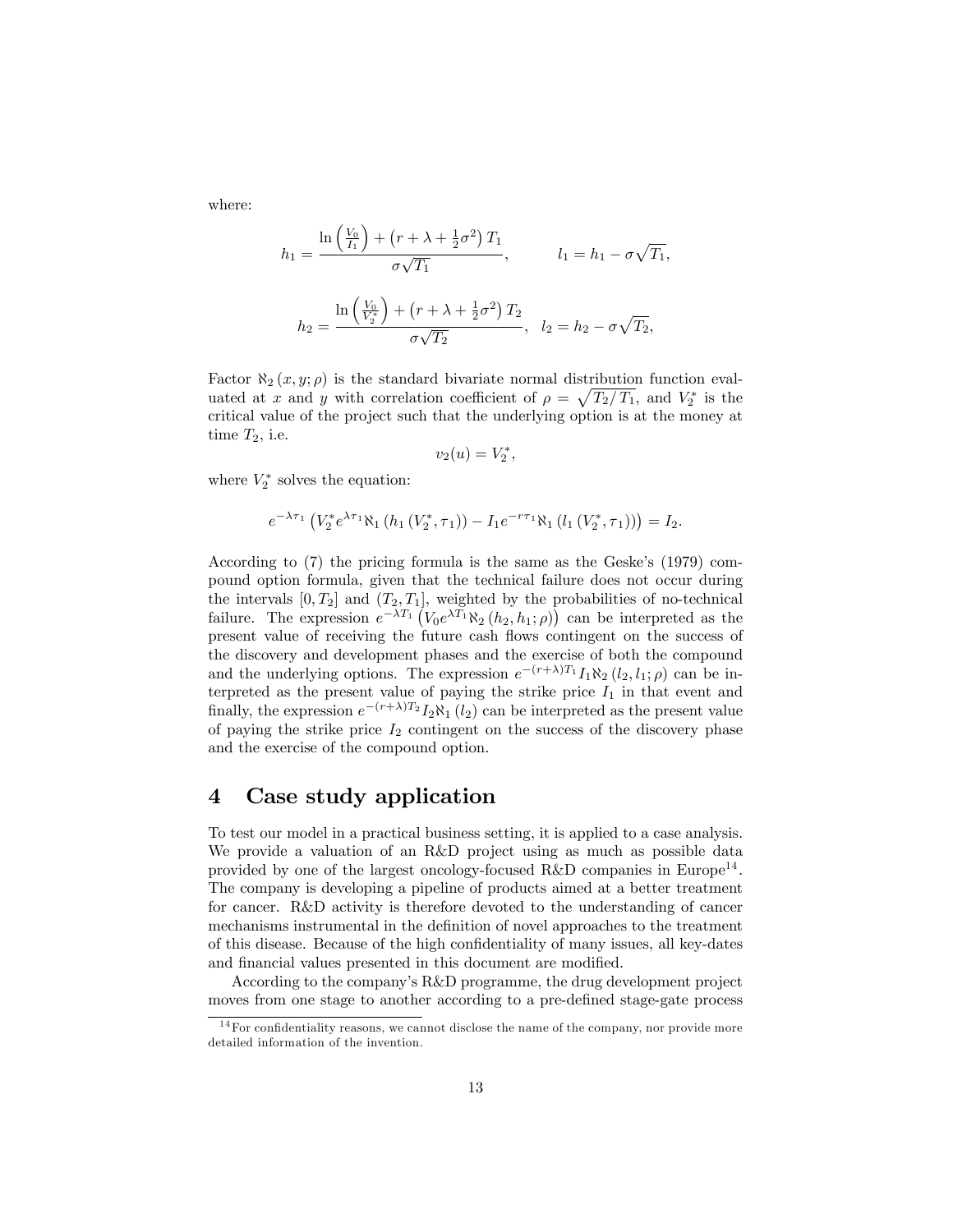as described above. Milestone projects for the drug under consideration can be easily summarized as follows. The drug R&D project started in 2003 with the discovery of a new molecule. Pre-clinical testing started in 2007 and took one year to complete. At present time (year 2009), the candidate drug has successfully completed the first phase of clinical tests on humans, and will shortly be introduced into Phase 3, during which its effect on a large number of oncological patients will be tested. The company expects to enter into Phase 3 in 2011. It often takes an average of 3 years to complete Phase 3, depending on the length of the study, and the number of volunteers. If the clinical testing is completed with a successful outcome, documentation detailing clinical results is submitted to the EMEA for approval. The company expects to file a NDA with EMEA for marketing approval in  $2014^{15}$ . As noted above, a drug product must be found to be effective and safe before it may be approved for general marketing. Provided that the drug is approved by the agency, the expected year of market launch is 2015.

#### 4.1 Compound R&D option structure

In order to complete the drug development project, and to launch the product into the market, the company still faces two investment decisions:

- (1) decision to enter into Phase 3 (year of exercise 2011);
- (2) decision to launch the drug (year of exercise 2015).

The two discrete investment decisions can be considered as investment options whose values are priced by using technique of compound options. Accordingly, we perform a compound option valuation of the drug development project, as of January 2010, given what is known at the end of 2009. To transfer our theoretical model to the case study application, some specifications to the model are necessary.

The call option  $F_1$  can be exercised at the beginning of 2015 when the company will decide to commercialize the drug or to abandon. The lifetime of the option is 5 years (exercise date) and its final payoff is equal to the difference between the 2015 value of the project and the present value of the phased investment (the capital expenditure to be made to launch the drug into the market) at year 2015. The value of the project is the present value of all future cash áows, received at the beginning of year 2015. This value is conditional on knowing that a technical failure does not occur during years 2010-2011 and 2011-2015. Provided that the project is successful, the company should exercise the call option if the value of the project is greater than the investment at year 2015. If on the other hand the project value is less that the investment, the company should abandon the option.

The compound option  $F_2$  can be exercised at the beginning of 2011 when the company will decide to enter into Phase 3 or to abandon. The lifetime of the

<sup>&</sup>lt;sup>15</sup>For simplicity's sake, we assume that all decisions regarding the completion of the R&D project will be taken at the beginning of each year.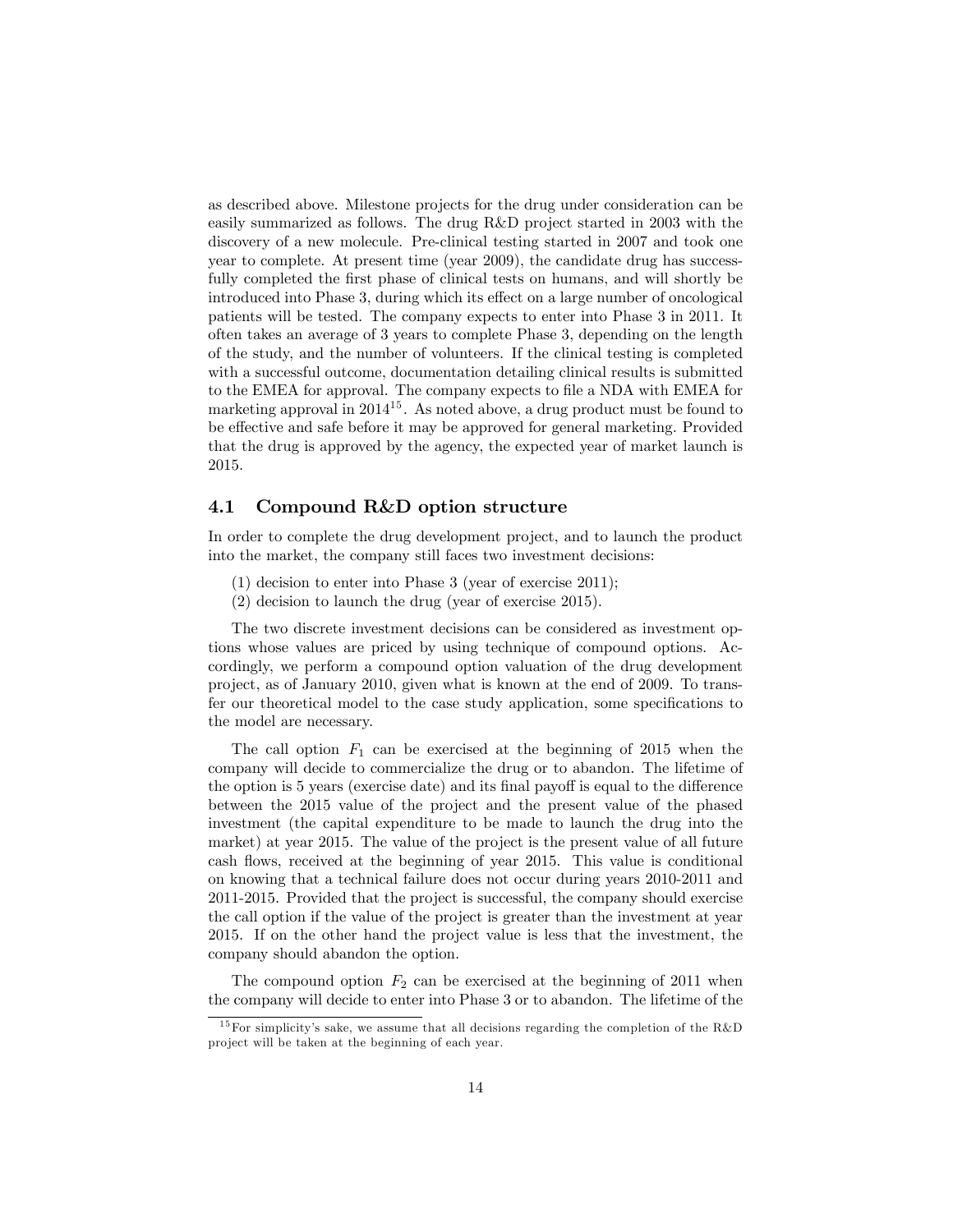compound option is 1 year and its final payoff is equal to the difference between the 2011 value of the underlying option and the present value of the phased investment (the capital expenditure to be made to develop and manufacture the drug) at year 2011. The 2011 value of the underlying option is conditional on knowing that a technical failure does not occur during the life of the compound option. Provided that the project is successful, the company should exercise the compound option if the value of the underlying option is greater than the investment at year 2011. If, on the other hand, the value of the underlying option is less that the investment the company should abandon the compound option.

The problem of valuing the drug development project is thus reduced to the problem of pricing the compound option  $F_2$ .

#### 4.2 Input parameters

The variables considered when valuing the pharmaceutical R&D investment project by means of the formula (7) are illustrated in Table 1.

| RO variable                                                         | Empirical equiva-<br>lent                                                                          | Value                                  |  |  |
|---------------------------------------------------------------------|----------------------------------------------------------------------------------------------------|----------------------------------------|--|--|
| Current value of the<br>underlying asset $(V_0)$                    | Project<br>value:<br>present value of<br>all future cash flows<br>$(PV_{2010})$                    | $V_0 = \text{\textsterling}67$ Million |  |  |
| Strike price of the un-<br>derlying option $(I_1)$                  | Present value of the $I_1 = \text{\textsterling}27$ Million<br>phased investment at<br>year $2015$ |                                        |  |  |
| Strike price of the<br>compound option<br>$(I_2)$                   | Present value of the<br>phased investment at<br>year $2011$                                        | $I_2 = \text{\textsterling}19$ Million |  |  |
| Exercise date of the<br>option $(T_1)$                              | Lifetime of the option<br>to launch the drug                                                       | $T_1 = 5$ Years                        |  |  |
| Exercise date of the<br>compound option<br>$(T_2)$                  | Lifetime of the option<br>to go into Phase 3                                                       | $T_2 = 1$ Year                         |  |  |
| Volatility of the un-<br>derlying asset of the<br>option $(\sigma)$ | Volatility of<br>the<br>project value                                                              | $\sigma$ ranges from 23\% to<br>57\%   |  |  |

TABLE 1: description of the variables of the compound option model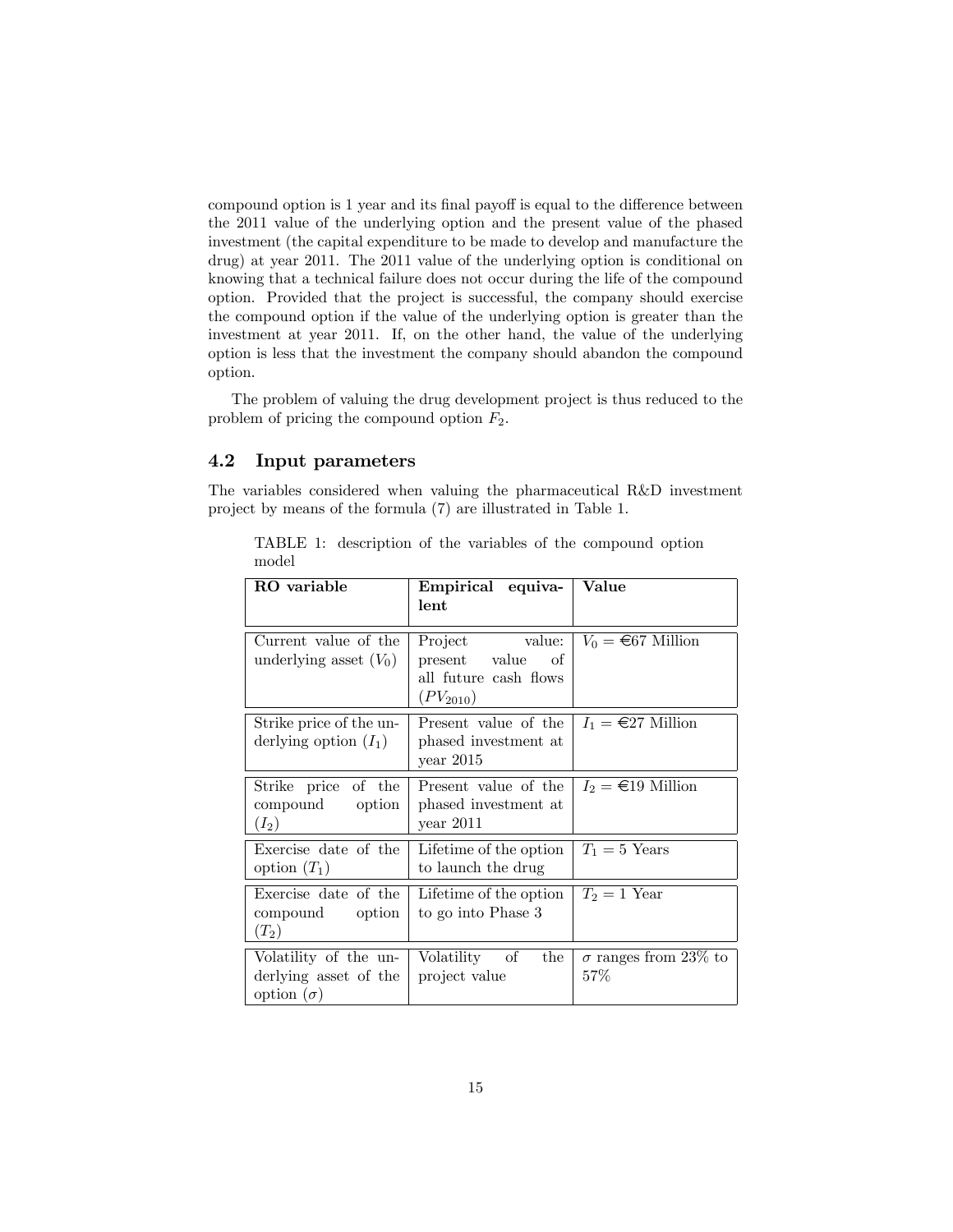| (r               | Risk-free interest rate   Annual interest rate   $r = 2.4\%$<br>of T-bonds with a |  |
|------------------|-----------------------------------------------------------------------------------|--|
|                  | maturity date of $5$<br>Years                                                     |  |
|                  | Annual arrival inten-   Annual arrival inten-   $\lambda = 7.6\%$                 |  |
| sity $(\lambda)$ | sity                                                                              |  |

1. Current value of the underlying asset  $(V_0)$ . This is the 2010 present value of all future cash flows from the project, excluding the phased investments (i.e. capital expenditures to be made to develop, manufacture and launch the drug into the market). The reason is that they will be subtracted as exercise prices in the compound option model. Finally, technical uncertainty will be directly accounted in the compound option computation through the multiplication of the underlying value and the exercise prices by their corresponding probabilities of success. The 2010 the present value of the underlying asset can then be computed performing a standard DCF analysis<sup>16</sup>. We obtain that  $V_0 \cong$  $\in$  67 Million.

2. Strike prices of the underlying and compound options  $(I_1 \text{ and } I_2 \text{)}$  $I_2$ ). During the analysis of the compound option structure we identified that the present value of the phased investments of the drug development and marketing process represent the option exercise prices. Their values are presented in Table 1.

3. Exercise dates of the underlying and compound options  $(T_1)$ and  $T_2$ ). During the previous analysis we identified that the exercise date of the call option is equal to the lifetime of the option to launch the drug (i.e.  $T_1 = 5$  Years), and that the exercise date of the compound option is equal to the lifetime of the option to enter into Phase 3 (i.e.  $T_2 = 1$  Year).

4. Volatility of the underlying asset of the option  $(\sigma)$ . With any option pricing model the key element to determine is volatility. When used for valuing financial options, is usually measured by the volatility of the underlying stock or a group of similar stocks. This is much more difficult with real projects<sup>17</sup>. One could look to the revenue or cash flow volatility (if such data are available) or use the volatility of similar projects. Some<sup>18</sup> have suggested using the volatility in stock prices of other firms in the same business. For our analysis, we use the stock price volatility of a NASDAQ listed biotech firm that develops a similar kind of product as a proxy for the volatility of the project value. This value can be taken from the historical stock price volatility of AM-GEN Inc.<sup>19</sup> The range for the volatility of the project value is set at  $23\%$  to 57%.

 $16$  For confidentiality reasons, financial data and valuation results that can be disclosed for this project are limited.

<sup>&</sup>lt;sup>17</sup>The problem with real options is that the underlying project is non-traded asset, which makes finding an estimate for the volatility difficult.

 $18$  See, for example, Nichols  $(1994)$ .

 $19$  Source: http://dynamic.nasdaq.com/dynamic/nasdaqbiotech\_activity.stm.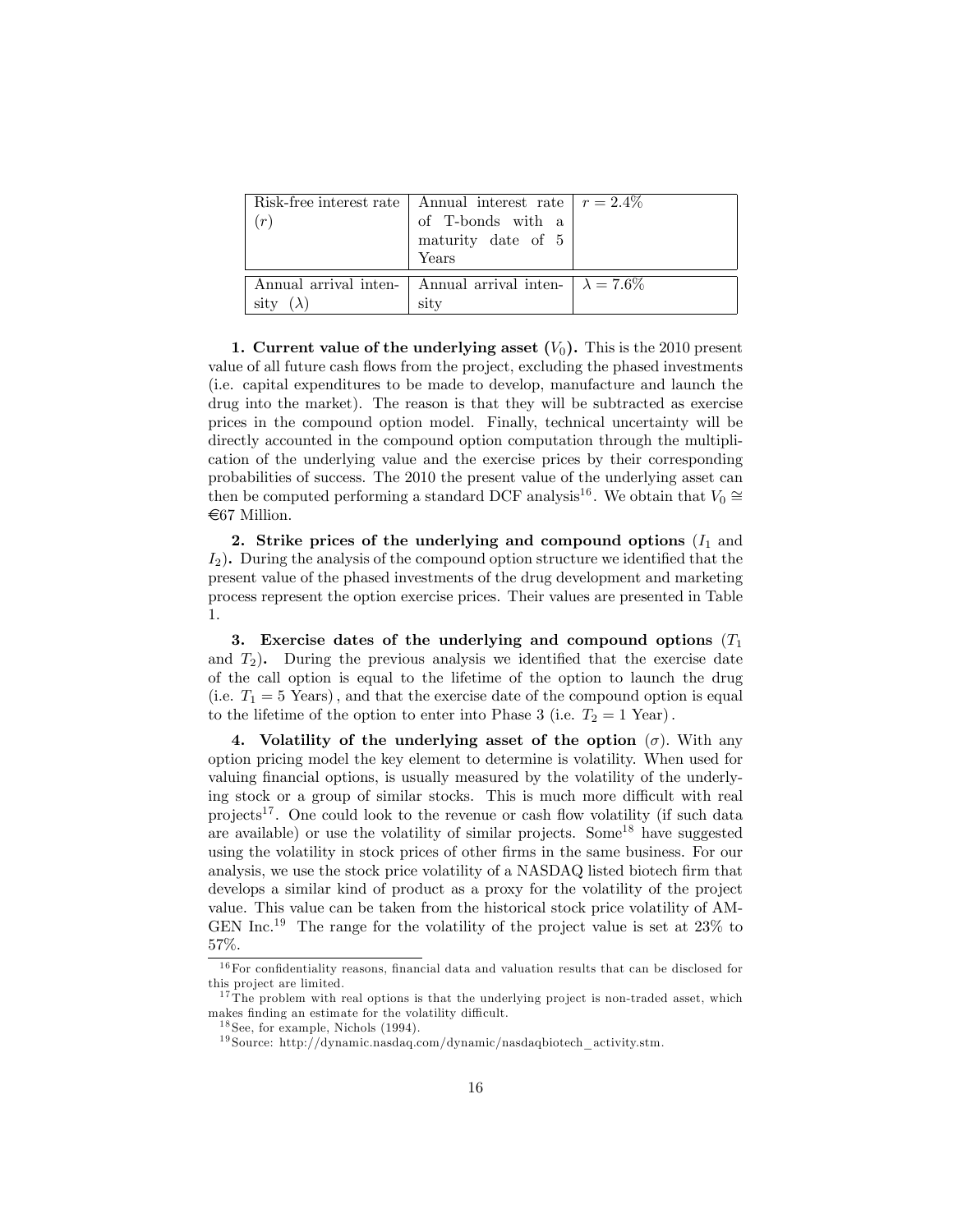5. Risk-free interest rate  $(r)$ . The value of the risk-free rate is the annual interest rate of Treasury Bonds with the same maturity date as the exercise date of the underlying option. This value is taken from Bloomberg<sup>20</sup> (Date: November 10, 09) and it is about 2:4% (e.g. we use a 5-Year coupon rate of U.S. Treasury Bonds).

6. Annual arrival intensity  $(\lambda)$ . This is the annual arrival intensity of important information. The annual arrival intensity is determined based on the firm's estimations of the probabilities of success of the project in the R&D stages. These probabilities of success are determined based on the average rates in the biopharmaceutical industry and adjusted by clinical experts to better reflect specific project characteristics. Table 2 presents the milestone projects and the associated probabilities of success.

| Phase    | Start date  | Duration | Probability |  |  |
|----------|-------------|----------|-------------|--|--|
|          |             | (Years)  | of success  |  |  |
| Phase 2  | in progress |          | $80\%$      |  |  |
| Phase 3  | 2011        |          | 90%         |  |  |
| Approval | 2014        |          | 95%         |  |  |
| Launch   | 2015        |          |             |  |  |

TABLE 2: milestone projects and associated probability of success

Hence, with probability of 80% the project will show positive results in Phase 2, with probability of  $90\%$  it will show significant effectiveness in treating patients during Phase 3, and there is 95% probability that it can gain EMEA approval. This makes up 68:4% of cumulative probability that the project will be marketed. The annual arrival intensity can then be computed as:

$$
e^{-\lambda T_1} = e^{-\lambda 5} = 0.684
$$

Hence,

$$
\lambda \cong 0.076.
$$

#### 4.3 Numerical results

In this section we provide some numerical results on compound R&D options. In order to implement the analytical solution and to study its sensitivity analysis with respect to important value drivers we use Mathematica Programming. Assuming an initial project value of  $\epsilon$ 67 Million, investment costs of  $\epsilon$ 27 Million and  $\in$  19 Million, maturities of 5 Years and 1 Year, a volatility of 23%, a risk-free interest rate of  $2.4\%$  and an annual arrival intensity of 7.6%, we obtain:

$$
F_2(67) = e^{-0.076 \cdot 5} \left(67e^{0.076 \cdot 5} \cdot 0.997856 - e^{-0.024 \cdot 5}27 \cdot 0.991902\right) +
$$
  

$$
-e^{-(0.024 + 0.076) \cdot 1}19 \cdot 0.998265 \cong \text{\textcircled{33.4} million.}
$$

 $^{20}$  Source: http://www.bloomberg.com/markets/rates/index.html.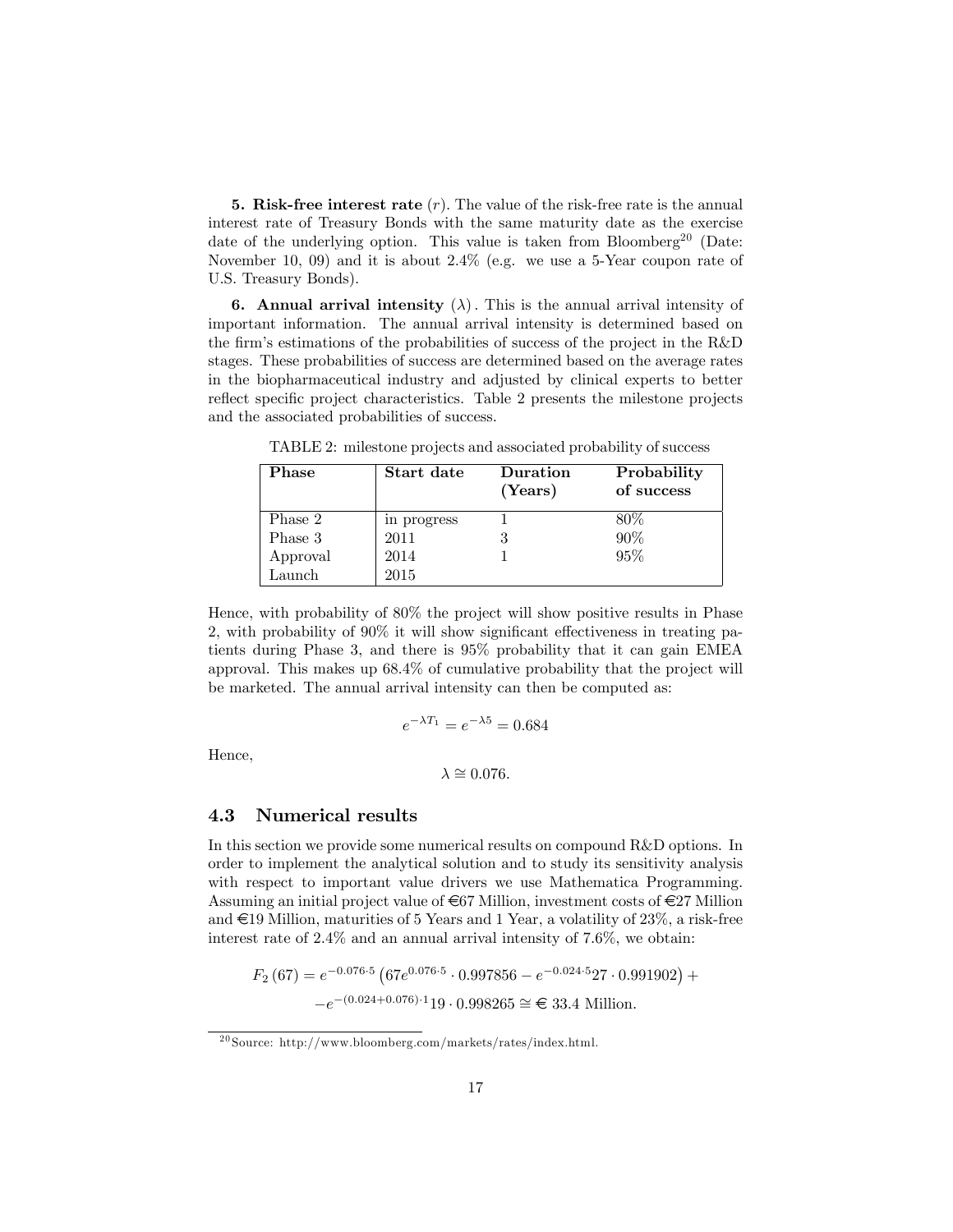Now, instead assume no technical uncertainty (i.e.  $\lambda = 0$ ):

$$
f_2(67) = 67 \cdot 0.985953 - 27e^{-0.024 \cdot 5} \cdot 0.955848 +
$$

$$
-19e^{-0.024 \cdot 1} \cdot 0.995234 \approx \text{\textsterling} 24.7 \text{ million.}
$$

Numerical results show that technical uncertainty increases the value of an R&D investment opportunity, i.e. an R&D project that has a positive probability of failure is more valuable than an R&D project that does not.

The table below provides the sensitivity analyses of the compound R&D option value for different values of  $V_0$ ,  $\sigma$  and  $\lambda$ .

| event values of v, v and $\lambda$ (values in Million of $\epsilon$ ) |          |              |      |      |                   |      |                 |      |      |      |
|-----------------------------------------------------------------------|----------|--------------|------|------|-------------------|------|-----------------|------|------|------|
|                                                                       |          | No-Technical |      |      | $\lambda = 0.076$ |      | $\lambda = 0.1$ |      |      |      |
|                                                                       |          | Uncertainty  |      |      |                   |      |                 |      |      |      |
|                                                                       | $\sigma$ | $23\%$       | 48\% | 57\% | 23\%              | 48%  | 57\%            | 23\% | 48\% | 57%  |
| $V_0$                                                                 |          |              |      |      |                   |      |                 |      |      |      |
| 67                                                                    |          | 24.7         | 28.9 | 31.1 | 33.4              | 35.2 | 36.6            | 35.7 | 37   | 38.1 |
| 75                                                                    |          | 32.6         | 36.1 | 38.2 | 41.4              | 42.8 | 44              | 43.7 | 44.7 | 45.7 |
| 90                                                                    |          | 47.5         | 50.1 | 52.0 | 56.4              | 57.4 | 58.4            | 58.7 | 59.4 | 60.2 |
| 100                                                                   |          | 57.5         | 59.6 | 61.4 | 66.4              | 67.2 | 68.1            | 68.7 | 69.2 | 70   |

TABLE 3: sensitivity analyses of the compound R&D option value for different values of V  $\sigma$  and  $\lambda$  (values in Million of  $\epsilon$ )

The effect of these elements on the resulting compound  $R&D$  option value is as follows:

(1) an increase in the value of the underlying project will cause the compound R&D option value to increase;

(2) an increase in the volatility of the value of the underlying project will cause the compound R&D option value to increase;

(3) an increase in the annual arrival intensity will cause the compound R&D option value to increase.

Figure 3 shows the relation between the compound R&D option values and the project value. The effect of technical uncertainty is investigated through two different curves. The dashed curve illustrates the sensitivity of the compound R&D option value  $F_2$  with the project value in the presence of technical uncertainty, while the solid curve illustrates the sensitivity of the compound R&D option value  $f_2$  with the project value absent technical uncertainty. As before we assume:  $I_1 = 27$ ,  $I_2 = 19$ ,  $\sigma = 23\%, T_1 = 5$ ,  $T_2 = 1$ ,  $r = 2.4\%, \lambda = 7.6\%$  and  $V_0$  ranges from 20 to 100. The gap between the two curves shows the increased value by incorporating technical uncertainty into a model of compound R&D option valuation. For low values of  $V$ , the two curves are close to each other, as the option is out of the money regardless of the presence of technical failure.

Figure 4 shows the relation between the compound R&D option values and the volatility of the project value. The dashed curves illustrate the sensitivity of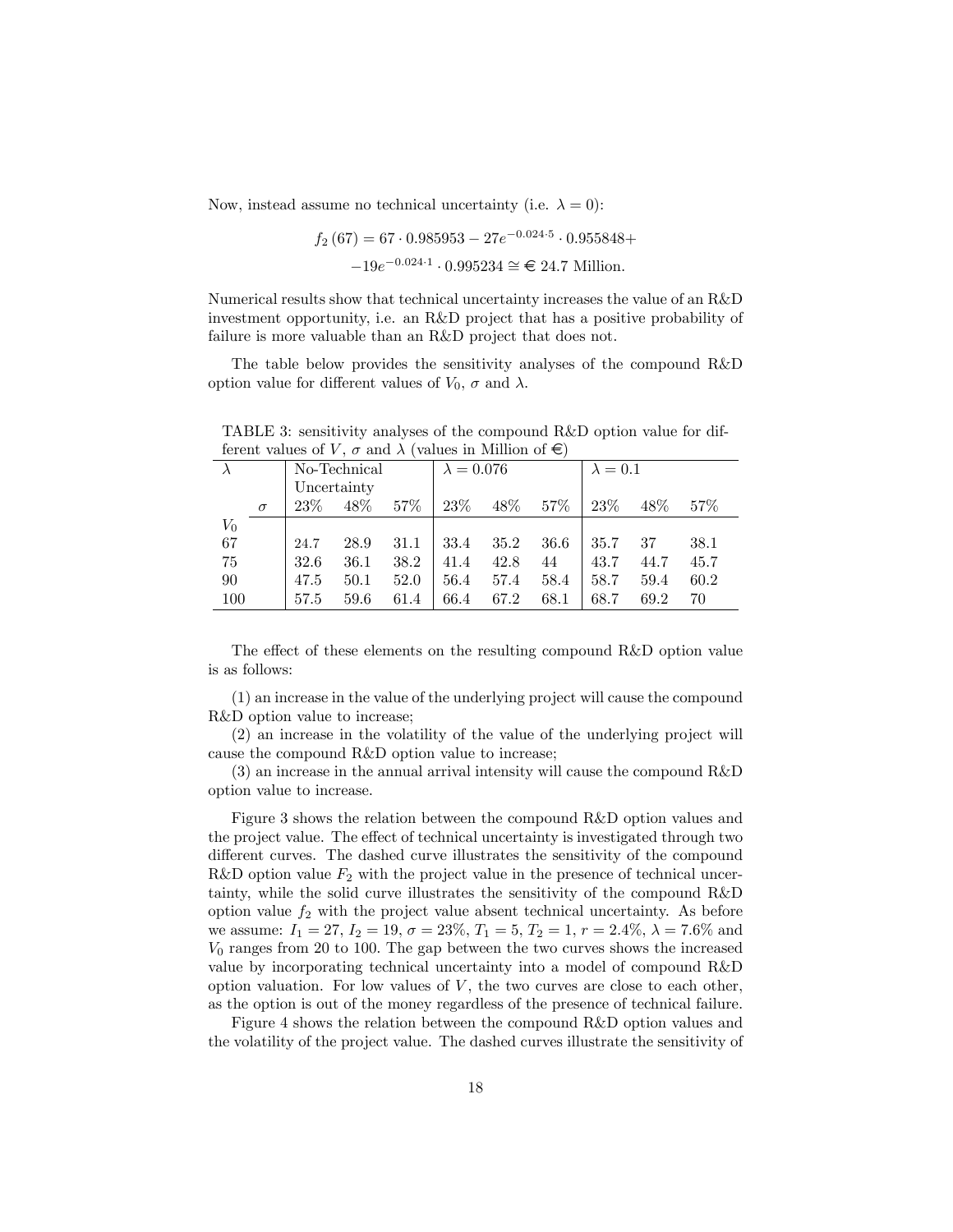the compound R&D option value  $F_2$  with the project volatility in the presence of technical uncertainty, while the solid curve illustrates the sensitivity of the compound R&D option value  $f_2$  with the project value absent technical uncertainty. The following parameter values are used:  $V_0 = 67$ ,  $I_1 = 27$ ,  $I_2 = 19$ ,  $T_1 = 5, T_2 = 1, r = 2.4\%, \lambda = 7.6\%$  (short dashes) and 10% (long dashes) and finally  $\sigma$  ranges from 20% to 100%. As figure 4 clearly shows, increasing the market volatility increases the option value. We can, moreover, make some remarks about the 'Vega' of the option, defined as the sensitivity of the option with respect to the volatility of underlying value. The Figure shows that the option ëVegaídecreases when technical uncertainty increases. As an important consequence, this means that errors in the estimate of economic uncertainty are less important when accurate estimates of significant technical risk of failure exist.

Figure 5 shows the relation between the value of the compound R&D option and the annual arrival intensity for different levels of market introduction costs  $(I_1 = 14, 27 \text{ and } 54)$ . As figure 5 clearly shows, increasing the annual arrival intensity increases the option value. We assume:  $V_0 = 67$ ,  $I_2 = 19$ ,  $\sigma = 23\%$ ,  $T_1 = 5, T_2 = 1, r = 2.4\%$ , and  $\lambda$  ranges from 0 to 100%. Furthermore, when  $\lambda$ approaches 100%, a current value  $V_0 = \epsilon 67$  Million implies a very large project value when technical failure does not occur. Hence, the option will always be executed in the (rare) case of no failure. Moreover, due to high technical risk, formula (7) shows that investment costs are highly discounted, leading to a relatively high option value of  $\epsilon$ 60 Million. Especially, the cost of market introduction of  $\epsilon$  27 Million hardly affects the option value as it is multiplied with a factor of  $e^{-1.024 \cdot 5} = 0.006$ .



FIGURE 3: Sensitivity analysis between the value of the compound R&D options and the value of the project. We assume  $I_1 = 27, I_2 = 19, \sigma = 23\%,$  $T_1 = 5, T_2 = 1, r = 2.4\%, \lambda = 7.6\%$  and  $V_0$  ranges from 20 to 100: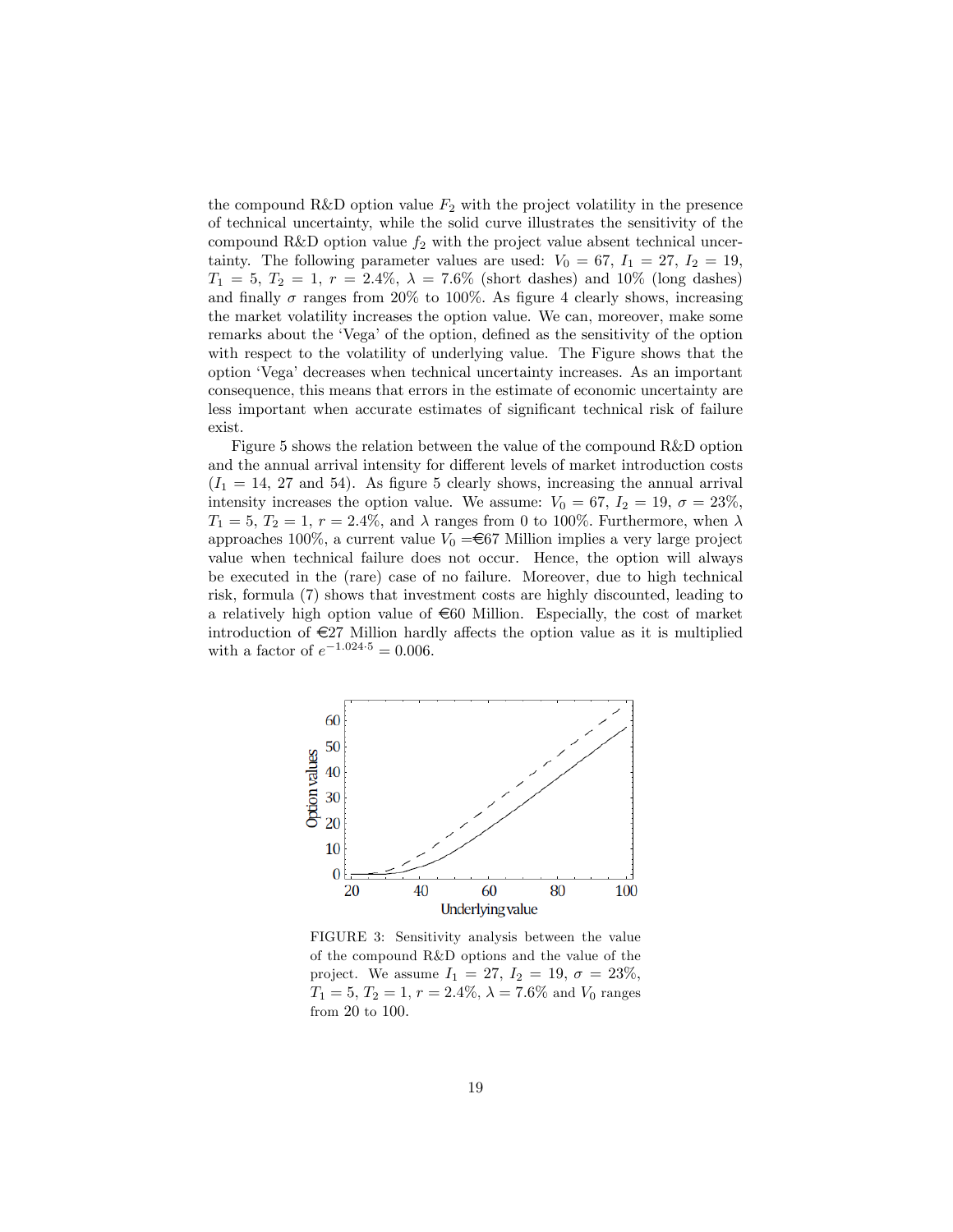

FIGURE 4: Sensitivity analysis between the value of the compound R&D options and the volatility of the project value for different levels of  $\lambda$ . We assume  $V_0 = 67, I_1 = 27, I_2 = 19, T_1 = 5, T_2 = 1,$  $r = 2.4\%, \lambda = 7.6\%$  (short dashes) and 10% (long dashes) and finally  $\sigma$  ranges from 20% to 100%.



FIGURE 5: Sensitivity analysis between the value of the compound R&D option and the annual arrival intensity for different levels of market introduction costs. We assume  $V_0 = 67, I_1 = 14$  (solid curve), 27 (short dashes) and 54 (long dashes),  $I_2 = 19$ ,  $\sigma = 23\%, T_1 = 5, T_2 = 1, r = 2.4\%, \text{ and } \lambda \text{ ranges}$ from 0 to  $100\%$ .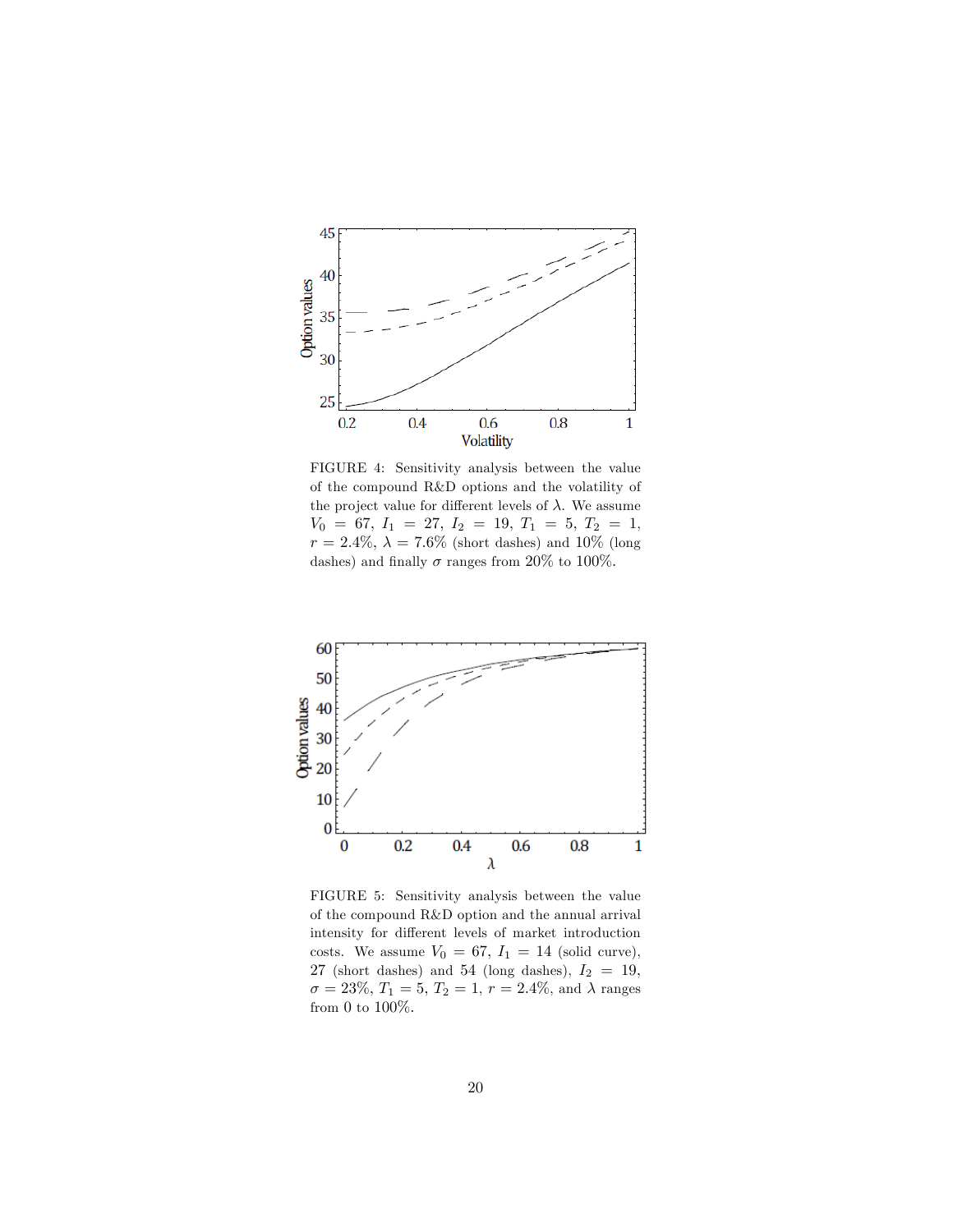## 5 Concluding remarks

A pharmaceutical R&D investment project can be modeled as a series of subprojects, where investment in each step is contingent on the results obtained from the previous step. Cash flows are not obtained until the last stage, that is, until the drug is marketed. Because of this property the valuation of pharmaceutical R&D investment projects is one of the most difficult problems. Starting from the difficulty of traditional DCF methods to capture the value of these projects, the ROV literature provides advanced models, each focusing on different characteristics. In the present paper we value pharmaceutical R&D investment projects with the following characteristics: two types of uncertainty, i.e. technological and economic, and compoundness of R&D projects.

As far as we know, no compound R&D option model in the presence of technical risk of failure has been studied in the ROV literature before. Including a Poisson jump process we are able to model the nature of the drug development process and to assess the option value of pharmaceutical R&D projects in the presence of technical risk of failure in every R&D stage. Our method shows that a compound R&D option can be evaluated by conditioning on two possible scenarios, a failure occurs and does not occur, in each R&D stage. Therefore, when a technical failure occurs the investment option is abandoned, and thus the valuation problem boils down to valuing a compound R&D option only under favorable conditions.

Practical application of this method is emphasized through a case analysis. We compare an R&D project that has a positive probability of technical failure and an R&D project that does not to determine the value of a compound R&D option. Sensitivity analyses are shown as to deepen our understanding of the determinants of the compound R&D option value. We show that both uncertainties have a positive impact on the R&D option value. As a second result, from the sensitivity analysis, we find that the sensitivity of option value with respect to changes in the volatility of the underlying value and the cost of market introduction decreases in the presence of technical uncertainty.

Our method can be easily applied to valuation of sequential (R&D) investments by different industries (software development projects in the ICT industry among others) where there is a positive probability of project failure in different stages. Finally, our model can be can be extended to account for an arbitrary degree of compoundness, i.e. N-nested compound options that are useful for valuation of early-stage R&D investments and new drug applications of pharmaceutical companies<sup>21</sup>. This extension is included in the appendix.

#### APPENDIX

A generalization of the model for N-nested compound options.

<sup>&</sup>lt;sup>21</sup> See, for example, Cassimon et al., (2004) where R&D projects of pharmaceutical companies are valued using 6-fold compound options.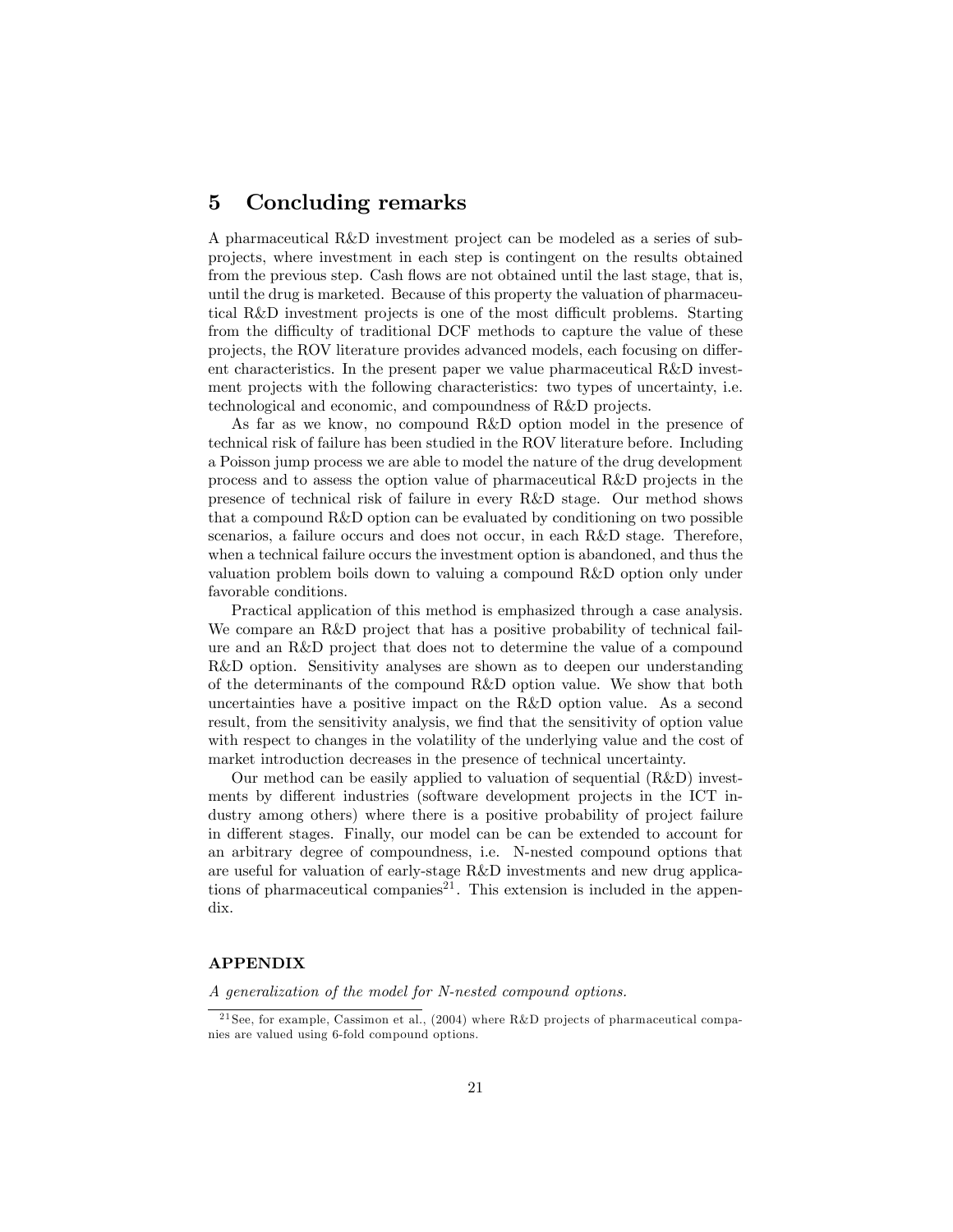This section shows how the model can be extended to account for an arbitrary degree of compoundness and derives an analytical expression for N-nested compound options $^{22}$ .

We consider the valuation problem of a  $R\&D$ -based pharmaceutical firm who, at time zero, considers to investing in a drug development project whose commercial phase cannot be launched before a R&D project consisting of N stages of investment is completed. Let  $T_1$  be the time of the market launch of the product, when, upon bearing the commercialization cost  $I_1$ , the firm pockets the project value  $V_{T_1}$ . The project payoff at time  $T_1$  is max  $\{V_{T_1} - I_1, 0\}$ and let  $F_1(V,t)$  denote the value at time t of this simple investment opportunity. We assume that the commercialization phase is reached upon investing an amount  $I_k$ , at time period  $T_k$ , for  $k = 2, ..., N$  and with  $T_1 \geq T_2 \geq ... \geq T_N$ .  $T_N$  is therefore the time period the project starts and  $I_N$  is the start up cost, while  $T_k$  and  $I_k$  are maturities of intermediate phases which lead up to the commercialization phase and are their respective investment costs. The  $N$ -staged investment problem may be viewed as a compound option and its value may be derived in a recursive way.

Let us now define a sequence of call options, with value  $F_k$ , on the call option whose value is  $F_{k-1}$ , with exercise price  $I_k$  and expiry date  $T_k$ , for  $k = 2, ..., N$ . The  $k$ -fold compound option value can be written in a recursive way and its final payoff at the option's maturity date  $T_k$  is given by:

$$
F_k(F_{k-1}(V,T_k),T_k) = \max\{F_{k-1}(V,T_k) - I_k,0\},\tag{8}
$$

for  $k = 2, ..., N$  and where  $F_{k-1} (V, T_k)$  stands for the price of the underlying option at  $T_k$ . According to (8), at time  $T_k$ , the firm faces the option of investing an amount  $I_k$ , gaining access to stage  $k-1$  of the project whose value is  $F_{k-1} (V, T_k)$ , or to shut the project down. Our aim is to derive a valuation formula for the N-fold compound option, that is for  $F_N(V, 0)$ .

Let  $V_k^*$  denote the value of V at time  $T_k$  such that  $F_{k-1} (V, T_k) - I_k = 0$ , for  $k \geq 2$  and  $V_1^* = I_1$ . Then, if the value of V at time  $T_k$ , is greater than  $V_k^*$ , the compound option will be exercised, while for values less than  $V_k^*$  it will remain unexercised.

Moreover, let us define  $n_i$  the number of arrivals in the time interval  $[T_{i+1}, T_i]$ ,  $i = 1, 2, ..., N$ , and let us set  $T_{N+1} = 0$ . Consequently, let  $m_k = \sum_{i=1}^{N}$  $\sum_{i=k} n_i$  be the total number of arrivals in the interval  $[0, T_k]$ , for  $k = 1, 2, ..., N$ . The time interval  $[0,T_1]$  is divided into subintervals of length  $\tau_k = T_k - T_{k+1}$ , for  $k = 1,2,...,N$ with  $\tau_N = T_N$ .  $n_i$  takes the values of zero with probability  $e^{-\lambda \tau_i}$  or one with probability  $1 - e^{-\lambda \tau_i}$ ,  $i = 1, 2, ..., N$ .

Let us define:

$$
h_k = \frac{\ln\left(\frac{V_0}{V_k^*}\right) + \left(r + \lambda + \frac{1}{2}\sigma^2\right)T_k}{\sigma\sqrt{T_k}}, \text{ for } k = 1, 2, ..., N,
$$

 $^{22}$  Agliardi and Agliardi (2005) also study N-fold compound options, in the case of variable interest rate and volatility, but without technical uncertainty.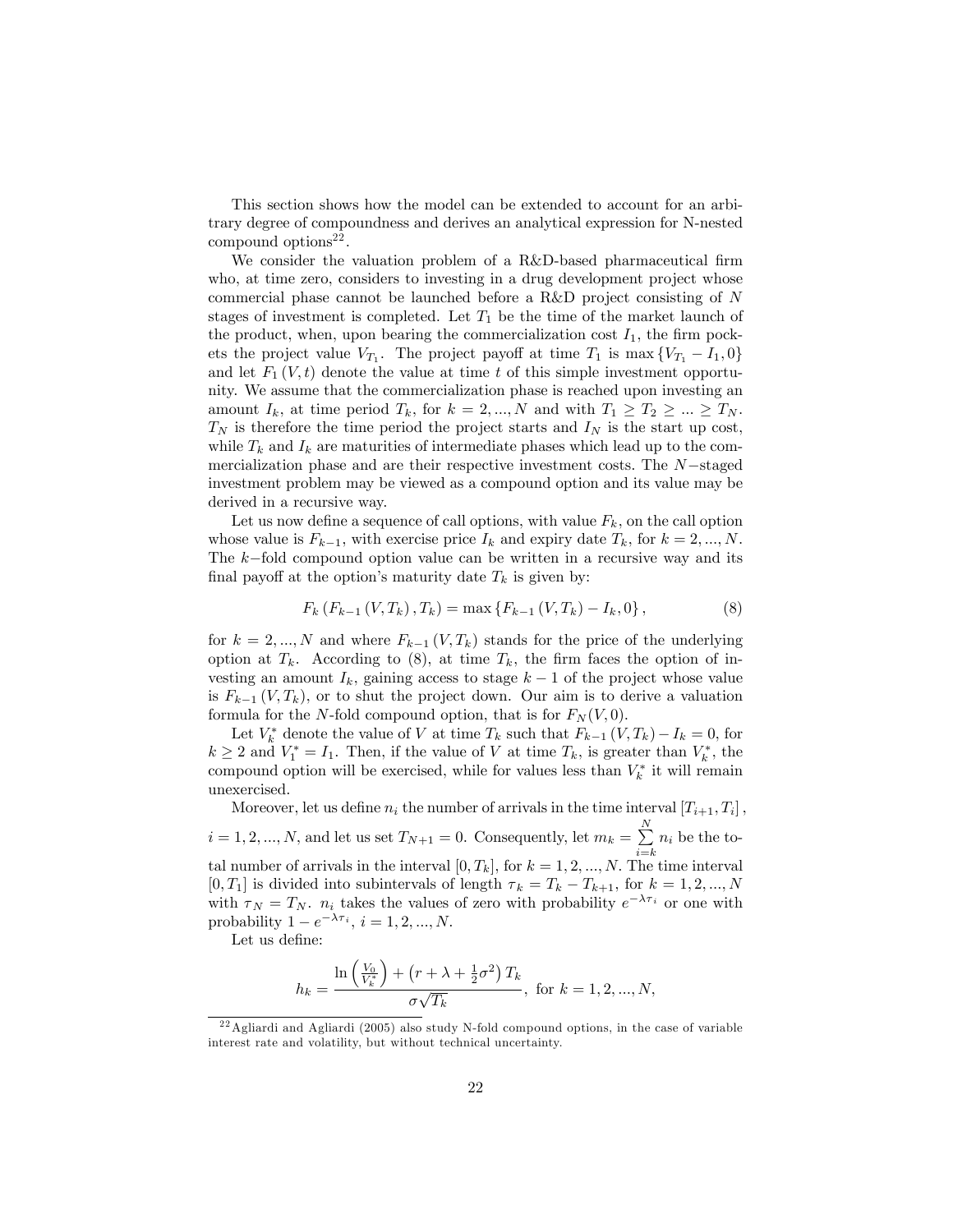$$
l_k = h_k - \sigma \sqrt{T_k}.
$$

Moreover, let  $x_t$  be the logarithmic return<sup>23</sup> and let the correlation between  $x_{T_i}$ and  $x_{T_i}$ , over the overlapping time interval  $T_j < T_i$ , conditional on observing  $m_i = 0$  and  $m_i = 0$ , respectively, be:

$$
\rho_{ij} = \sqrt{\frac{T_j}{T_i}}, \text{ for } 1 \le i < j \le N.
$$

For any  $k, 1 \leq k \leq N$ , let  $\Xi_k^{(N)}$  $\lambda_k^{(N)}$  denote a k-dimensional symmetric correlation matrix with typical element  $\rho_{ij}$ . Let  $\aleph_k(l_k, ..., l_1; \Xi_k)$  denote the k-dimensional multinormal cumulative distribution function, with upper limits of integration  $l_k, ..., l_1$  and correlation matrix  $\Xi_k$ . Finally, assuming that the number of jumps are independent of each other with a constant arrival intensity  $\lambda$ , the joint cumulative probability distribution function of observing  $n_1 = 0, n_2 = 0, ...$  $n_k = 0$  in the time intervals  $\tau_1, \tau_2, ..., \tau_k$ , respectively, is  $H(n_k = 0, ..., n_1 =$  $(0; \lambda) = e^{-(\lambda \tau_1 + \lambda \tau_2 + \ldots + \tau_k)}, k = 1, 2, ..., N.$ 

The value at time zero of the N-fold compound option, is:

$$
F_N(V,0) = V_0 N_N \left( h_N, ..., h_1; \Xi_N^{(N)} \right) +
$$
  

$$
- \sum_{j=1}^N I_j e^{-(r+\lambda)T_j} N_{N+1-j} \left( l_N, ..., l_j; \Xi_{N+1-j}^{(N)} \right),
$$

where  $h_j$ ,  $l_j$ , and  $\rho_{ij}$  are as defined previously.

## References

- [1] Agliardi, E., Agliardi, R., 2005. A closed-form solution for multicompound options. Risk Letters 1 (2), 1-2.
- [2] Black, F., Scholes, M. S., 1973. The pricing of options and corporate liabilities. Journal of Political Economy 83, 637-659.
- [3] Carr, P., 1988. The valuation of sequential exchange opportunities. Journal of Finance 5, 1235-1256.
- [4] Cassimon, D., Engelen, P., J., Thomassen, L., Van Wouwe, M., 2004. The valuation of a NDA using a 6-fold compound option. Research Policy 33, 41-51.

<sup>23</sup> Conditioning on  $n_t = 0$ , the logarithmic return  $x_t = \ln\left(\frac{V_t}{V_0}\right) \sim \aleph\left(\left(r + \lambda - \frac{1}{2}\sigma^2\right)t, \sigma\sqrt{t}\right)$ .